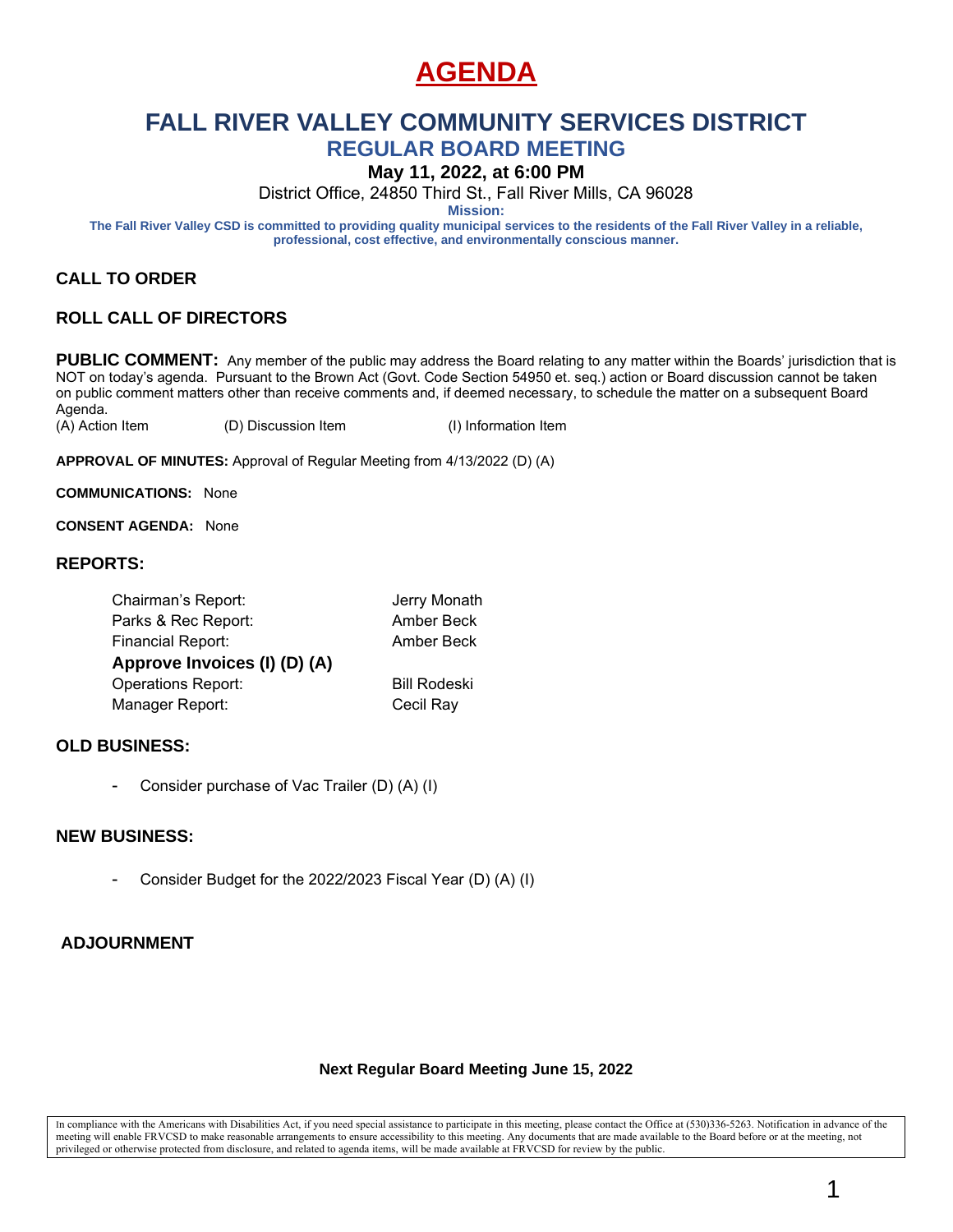

### **REGULAR BOARD MINUTES FALL RIVER VALLEY COMMUNITY SERVICES DISTRICT REGULAR BOARD MEETING**

### **April 13, 2022**

### **CALL TO ORDER:**

The Regular Board Meeting was called to Order at 6:06 pm by Chairman Monath

### **ROLL CALL OF DIRECTORS:**

Director's present: DeWitt, Hendrix, Monath, Kunkel, Colby

**VISITORS:** Bill Johnson

**PUBLIC COMMENT:** none

**APPROVAL OF MINUTES:**

➢ A motion was made by Director DeWitt to approve the Regular Meeting Minutes for 03/16/22, and Special Meeting Minutes from 03/14/22. Director Colby seconded, and the motion passed unanimously with a vote of 5 ayes *(*DeWitt, Hendrix, Monath, Kunkel, Colby)

**COMMUNICATIONS**: None **CONSENT AGENDA:** None

### **APPROVAL OF EXPENSES:**

➢ Director DeWitt made a motion to Approve the invoices to be paid for the month of **March**. Chairman Monath seconded, and the motion was passed unanimously with a vote of 5 ayes *(*DeWitt, Hendrix, Monath, Kunkel, Colby)

### **REPORTS:**

### **a. Chairman's Report** - verbal

- Lions Park: Some repairs were made- top rail was replaced, offset gates straightened
- **Tanks: 4 spots where chain link fence was cut, gas was stolen from vehicles; opening have been patched** with chain for now
	- Need for shed to secure tools and small equipment to deter theft and vandalism
- Road at Elementary School has been patched
	- County Road Department: CSD inquired if they could patch for us; they had new equipment to test out, so were willing to help on this occasion
	- They are not able to contract with CSD but available to help in emergency situations

### **b. Parks**

- ❖ Green Infrastructure Grant
	- The engineering and design for Two Rivers is being worked on by Nick Riddle at Mt. Shasta Engineering. Nick is also coordinating with McIntire landscaping on the weed abatement plan o The star thistle, goat head, and other noxious weeds will be dealt with soon
	- The Engineering and Design documents are due to the state by May 31<sup>st</sup>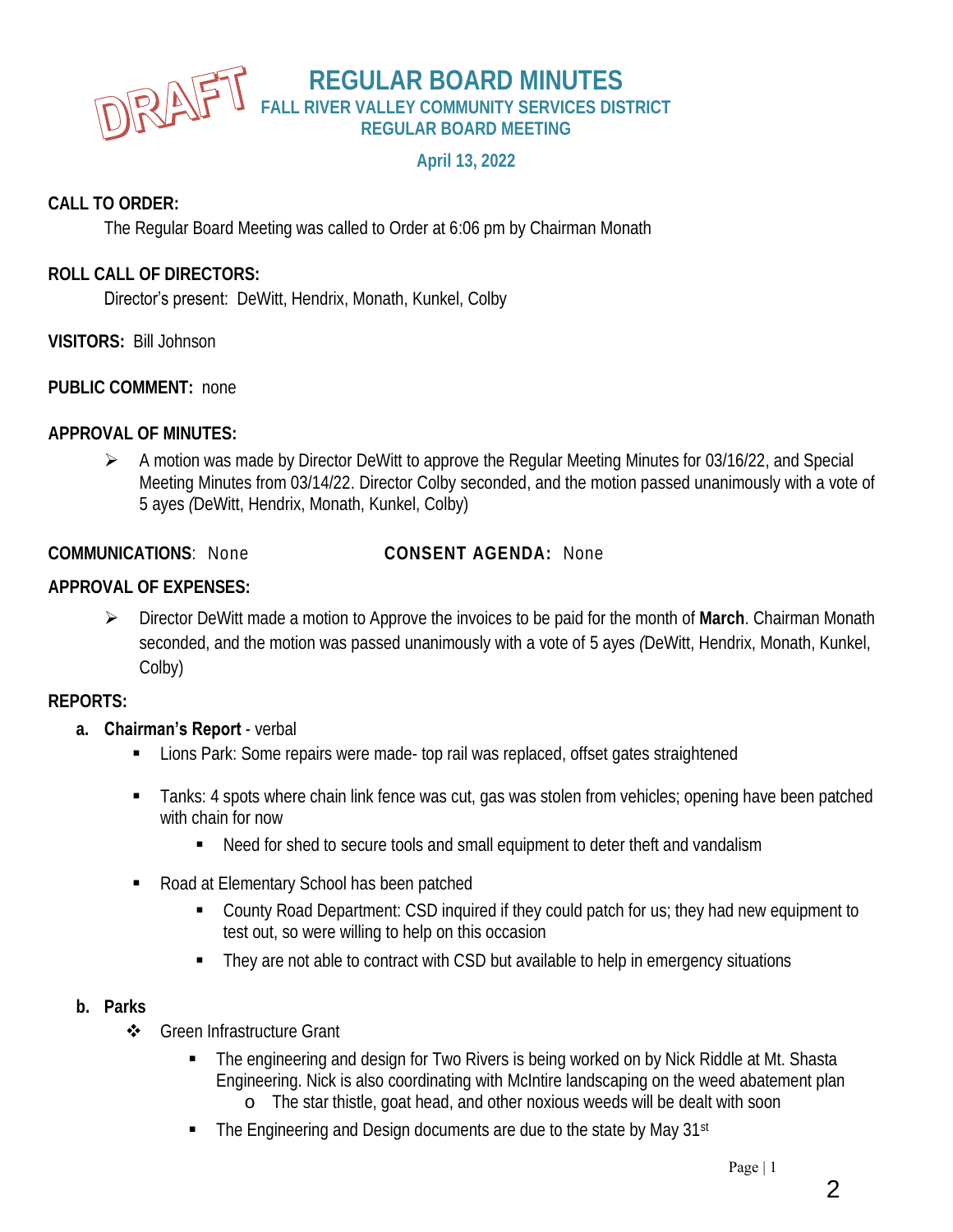- ❖ OGALS Per Capita Grant (*nothing has changed since last month's report)*
	- Will start planning this after May
- ❖ Fall River Lake Trail
	- Lomakatsi, the Ajumawi Band representatives, and Issi Wah Eco Restoration have completed most of the trail. The final touches, such as plantings and signs, will be installed in the next couple months. A grand opening of the trail will be coordinated with Lomakatsi and the Tribe
- ❖ Fall River Lions Park
	- Two estimates were received for the removal of the Willow trees. While one is higher, it also is all inclusive (falling the trees and complete removal and cleanup), while the other requires substantial work by the District. The higher estimate is the better choice in this case
- **c. The Financial Report**
	- ❖ **Revenue**
		- For March, the Total Revenue was \$54,769, which is at budget for the month. The Miscellaneous income for the month is a payment from Pape for the water connection engineering costs at the new building they have constructed
	- ❖ **Employee Expenses**
		- Employee expenses were \$33,356, which is about \$500 over budget for the month
	- ❖ **Operating Expenses**
		- The operating expenses were about \$20,000 which is approximately \$3,000 under budget for the month
	- ❖ Net income for this year is \$128,406
- **d. Operations Report**
	- ❖ **System**
		- The area at the tanks has been cleaned and organized; boxes and valve cans have been stacked and inventoried
		- More meters have arrived, and a total of 4 more meters were changed out this month
		- Operations are headed to Tahoe on the 25th for the CRWA water expo. This is a valuable learning experience, plan is to use this time to gain insight on important topics such as vac trailers, water leaks and customer service
		- The far bay has been cleaned and organized
		- Potholes located in our front parking lot were cold patched
		- The backflow device at the ponds has been fixed
		- The road to the trailhead behind the elementary school has been graded
		- Ops planning a trip to Sacramento soon to look at more vac trailers; and will be renting the vac trailer from Packway to repair the valve cans on the highway
		- Operator 2 is taking D2 test in Reno on the 29th
		- Water loss for the month is 3% this is a total of 3gpm which is 69% decrease from last month (40gpm)
		- Bacti samples for the month were negative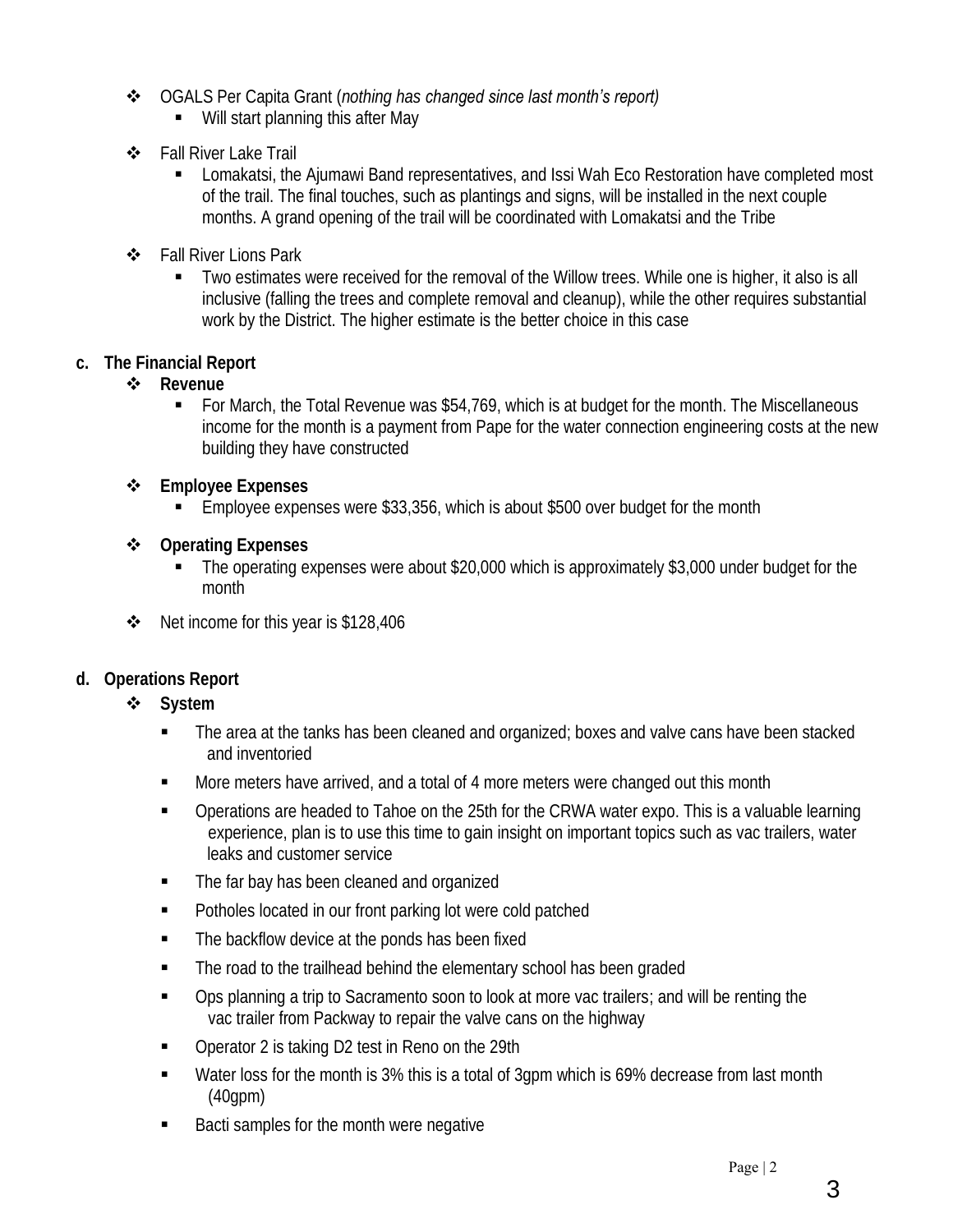### **e. Manager's Report:**

### **Grants** *Following text copied from Manager's written report*

**Airport Test Well Project @ Curve Street**

Kip Lybarger, Project Consulting Engineer, and Bonnie Lampley, hydrogeologist, are preparing the well drill package for bidding. Land access is progressing. Hoping to meet with the school board 13 April to reach a tentative agreement to drill on their property to the northeast of the FR Elem School. Our drilling goal is slipping to mid-summer 2022.

### **Wastewater System Expansion (McArthur) Project**

Reference PACE Engineering, April 11, 2022, Infrastructure Project Update – Board Packet Attachment

### **Water System Improvement Project**

Reference PACE Engineering, April 11, 2022, Infrastructure Project Update – Board Packet Attachment

## **Backup Generator Funding Program**

We have been approved for funding, the exact number of generators and scope of engineering support has yet to be determined. Loch Dreizler, RCAC coordinator, and I will be conducting consulting engineering interviews during the first week of May for the selection of the engineering firm that will providing services to scope and guide this project.

### **Technical Assistance – Pine Grove Mobile Home Park**

Reference PACE Engineering, April 11, 2022, Infrastructure Project Update – Board Packet Attachment

## **Projects**

**Solar**/**McArthur Backup Well**

Reference PACE Engineering, April 11, 2022, Infrastructure Project Update – Board Packet Attachment

### **McArthur Well Pump Replacement**

Reference PACE Engineering, April 11, 2022, Infrastructure Project Update – Board Packet Attachment

### **Mayers Hospital Surplus Generator**

Following extensive research with Shasta County Air Quality staff it was determined this 2006 generator will not meet the present requirements for a **new** operating permit due to its air quality exhaust discharge rating. Therefore, I submitted no bid by their 8 April bid deadline.

## **Blueprints/Record Plans/Documents**

Work continues; another group of drawings have been scanned, e-files received and will be placed in files which are backed up daily off-site.

### **Server/Internet/Telephone/Alarm Wiring Relocation/Starlink Connection** 90% complete. Continuing.

## **Engineering Support**

McArthur Well #1 Water Meter - Bullert Industrial has received our new 8" Siemens meter we ordered weeks ahead of anticipated deliver and we are working with Ryan Michaels to schedule installation and testing.

### Mayers Memorial Hospital (Hwy 299) 4" Fire Sprinkler Tap: Installation is complete. Documentation by Pace is the last item remaining.

Pape (Airport Drive) Hydrant/Water Meter and Sewer Lateral Connection: Project is approx. 45% complete. Pace and Field Staff are in communication with Pape's contractor.

## **Pit River Bridge Waterline**

12 January 2022 refusal letter to fund replacement is still being analyzed as to response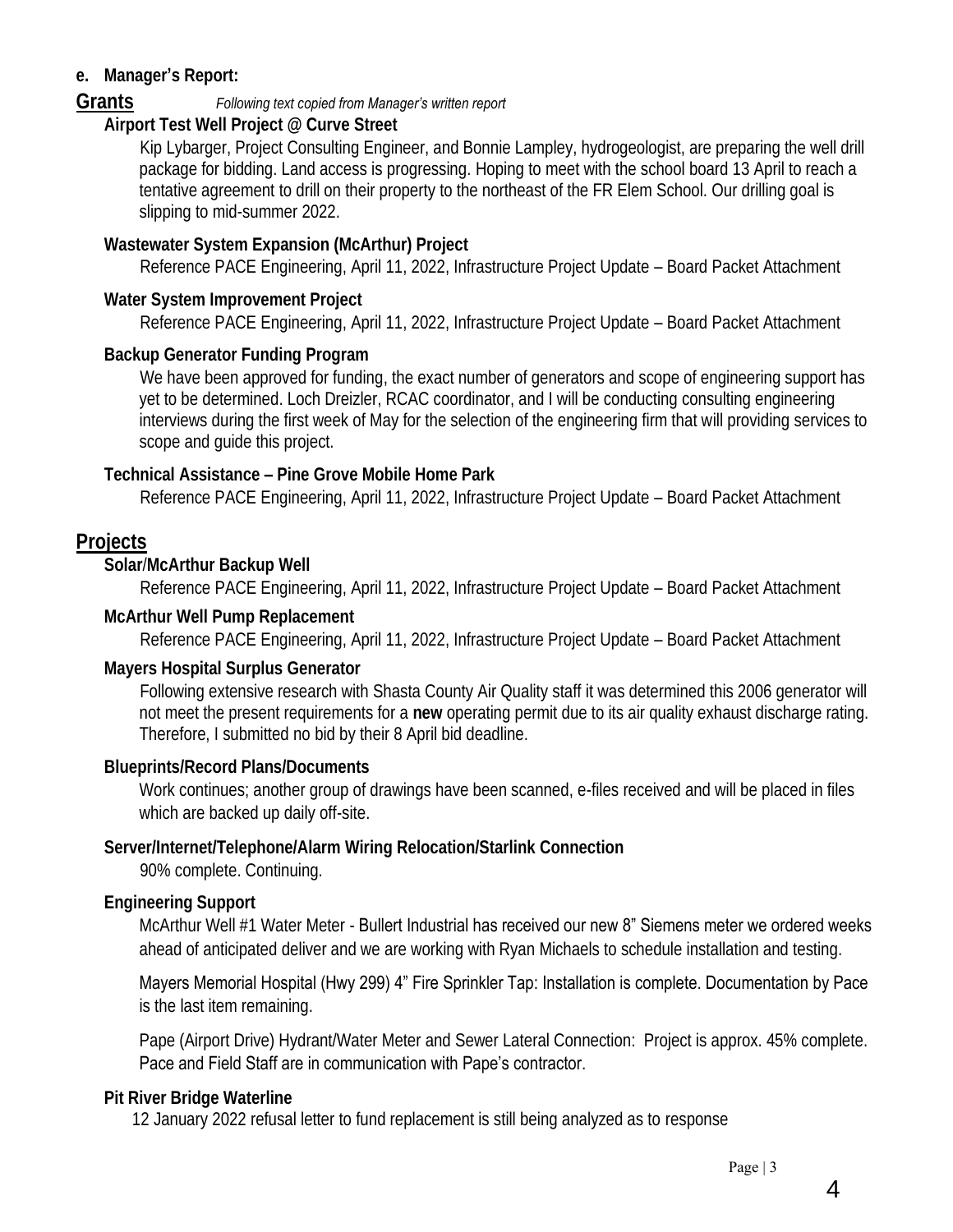### **OLD BUSINESS:**

− **Consider Cost of Living Adjustment for 2022/2023 Fiscal Year (D) (A) (I)** No action required - Budget Committee recommends that a Cost-of-Living Adjustment is not needed considering the pay schedule was adjusted in 2021 with a 4% increase per step.

**NEW BUSINESS:**

− **Consider Purchase of a New Vehicle** (D) (A) (I) Board agrees to pursue the acquisition of local Fire Department surplus vehicle once one becomes available

**Regular Meeting adjourned at 7:20 pm** 

 $\frac{1}{2}$  ,  $\frac{1}{2}$  ,  $\frac{1}{2}$  ,  $\frac{1}{2}$  ,  $\frac{1}{2}$  ,  $\frac{1}{2}$  ,  $\frac{1}{2}$  ,  $\frac{1}{2}$  ,  $\frac{1}{2}$  ,  $\frac{1}{2}$  ,  $\frac{1}{2}$  ,  $\frac{1}{2}$  ,  $\frac{1}{2}$  ,  $\frac{1}{2}$  ,  $\frac{1}{2}$  ,  $\frac{1}{2}$  ,  $\frac{1}{2}$  ,  $\frac{1}{2}$  ,  $\frac{1$ 

Board Chairman General Manager

Date of Approval:  $\frac{1}{2}$   $\frac{1}{2}$   $\frac{1}{2}$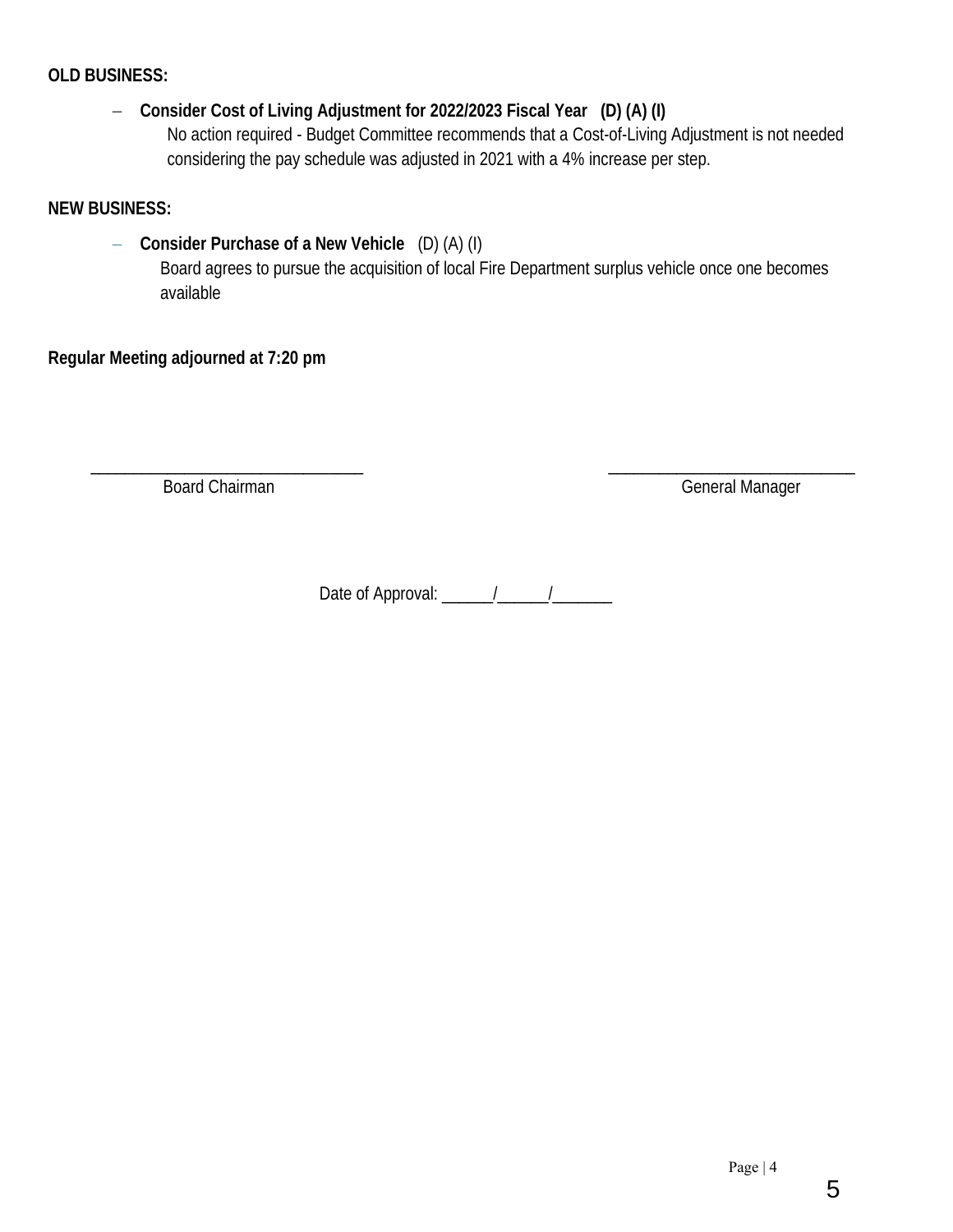# Parks Report May 11, 2022

- ❖ Two Rivers Park
	- o Green Infrastructure Grant
		- **The engineering and design for Two Rivers is being worked on by Nick Riddle at Mt.** Shasta Engineering. Nick is also coordinating with McIntire landscaping on the weed abatement plan.
			- McEntire Landscaping has begun weed abatement. They are working on hand removal, along with spraying.
				- o Per the conservation easement, prior written approval for spraying was obtained from The Shasta Land Trust.
		- The Engineering and Design documents are due to the state by May  $31<sup>st</sup>$
	- o OGALS Per Capita Grant (Nothing has changed since last month's report)
		- Will start planning this after May
- ❖ Fall River Lake Trail
	- o The trail has been completed, along with marker signs. Final plantings and barriers are still in progress. Grand Opening to be announced.
- ❖ Fall River Lions Park
	- o The District was awarded a \$6,500 grant from the Burney Regional Community Fund to purchase new playground mulch and picnic tables to go in the gazebo.
	- o Follow up questions were asked by the McConnell Foundation and the Redding Rancheria Grants.
		- They expect to announce awards by the end of May.
		- The Redding Rancheria has another grant cycle in the Fall, if we were not successful this time.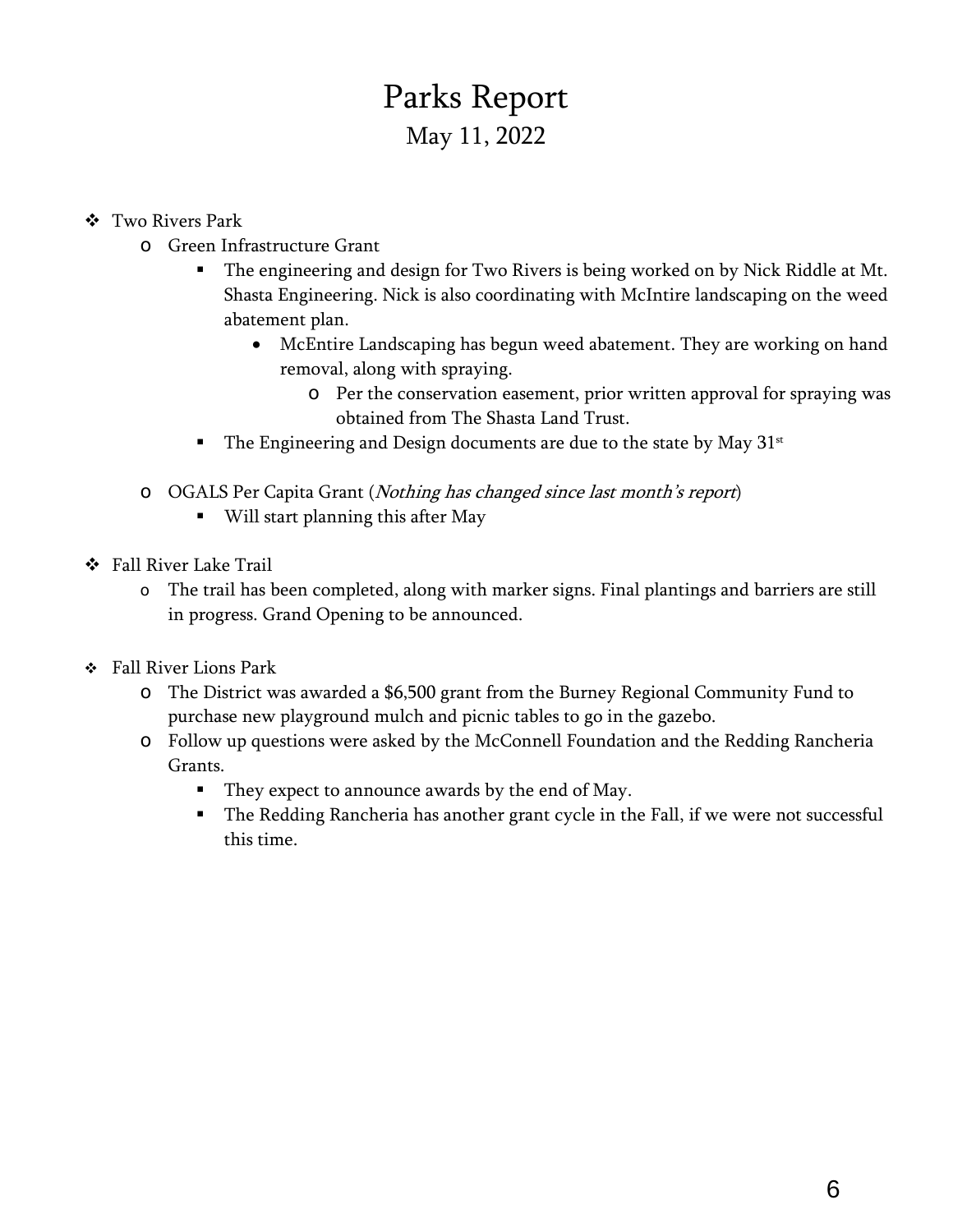# Invoices for Approval

| Vendor                             | <b>Description</b>                          | <b>Amount Paid</b> |
|------------------------------------|---------------------------------------------|--------------------|
| Amber Beck                         | Mileage to Burney for Walks Guide Meeting   | \$19.89            |
| <b>Bullert Industrial Electric</b> | Meter Install at McArthur Well              | \$1,075.00         |
| Double S Auto                      | Oil and Service for the Dodge               | \$141.85           |
| Joseph Huston                      | D2 Test Expenses                            | \$1,114.15         |
| Lamb Unlimited Engineering         | Hospital job meter deposit refund           | \$189.00           |
| Napa Auto Parts                    | Well supplies and truck light               | \$51.49            |
| Valley Hardwre                     | <b>Misc</b>                                 | \$142.74           |
| William Rodeski                    | CRWA Expo and Water treatment prep for exam | \$799.81           |
| <b>Woodssong Computing</b>         | Jan-April Computer tech support and labor   | \$1,238.75         |
|                                    | Total                                       | \$4,772.68         |
|                                    | PAID AS OF 04/30/2022                       | \$0.00             |
|                                    | <b>TO BE PAID</b>                           | \$4,772.68         |

# Pre-Approved Invoices

| <b>VENDOR</b>                     | <b>FOR</b> | <b>AMOUNT</b>            | <b>PAID</b> |
|-----------------------------------|------------|--------------------------|-------------|
| Frontier - Internet/Telephone     | April-22   | \$356.84                 | \$356.84    |
| <b>FGL Environmental</b>          | April-22   | \$69.00                  | \$0.00      |
| Joseph Huston - Cell Phone        | April-22   | \$35.00                  | \$35.00     |
| JPIA - Dental/Vision/Life         | April-22   | \$633.50                 | \$633.50    |
| Pers - Employee Health            | April-22   | \$6,045.66               | \$6,045.66  |
| Pers Retirement                   | April-22   | \$2,646.96               | \$2,646.96  |
| Pers Unfunded Liability           | April-22   | \$2,314.50               | \$2,314.50  |
| PG&E                              | April-22   | \$3,218.02               | \$3,218.02  |
| <b>Starlink</b>                   | April-22   | \$99.00                  | \$99.00     |
| <b>State Fund</b>                 | $May-22$   | \$510.41                 | \$510.41    |
| Streamline - Web services         | $May-22$   | \$150.00                 | \$150.00    |
| <b>USPS - Postage for Billing</b> | $May-22$   | \$168.00                 | \$0.00      |
| William Rodeski - Cell Phone      | $May-22$   | \$35.00                  | \$35.00     |
| Zoom                              | $May-22$   | \$14.99                  | \$14.99     |
|                                   |            | Total                    | \$16,281.89 |
|                                   |            | $D$ AID AS OE 04/20/2022 | 61601189    |

PAID AS OF 04/30/2022 \$16,044.89

| <b>Accounts Payable</b> | \$5,009.68 |
|-------------------------|------------|
| Grant Reimb.            | \$0.00     |
| Pre approved            | \$237.00   |
| Unapproved              | \$4,772.68 |
|                         |            |

**\$237.00**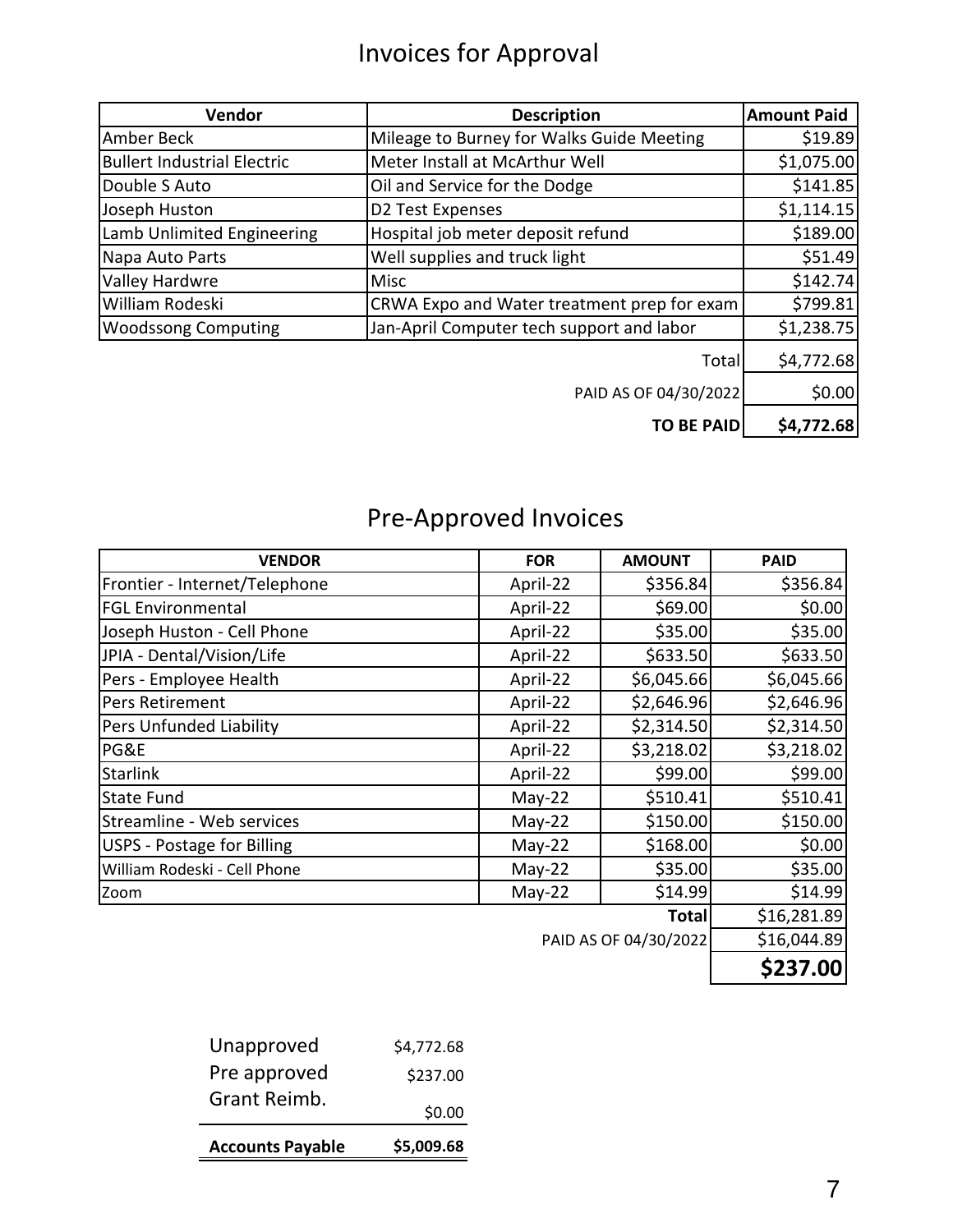## Financial Summary May 11, 2022 Amber Beck

## ❖ *Reports*

- o The Statement of Revenues and Expenditures reports are a little different this month. The last column now shows "Capital Activities" where they previously showed Depreciation. The reports now give an accurate number for the board on what cash has come in and gone out for the year. The amounts in "Capital Activities" will be depreciated next year, or when the project is completed (the amounts in Construction in Progress).
	- $\circ$  As of April 30<sup>th</sup>, the District has spent \$49,728 more than received. This took away from the cash balance at the beginning of the fiscal year of \$287,151 between the operating checking and the savings.

### ❖ *Revenue*

o For April, the total revenue was about \$56,000, which is more than \$2,000 over budget.

## ❖ *Employee* Expenses

o Employee expenses were almost \$33,000, which is about \$1,000 under budget for the month.

## ❖ Operating Expenses

o The operating expenses were almost \$14,000 which is approximately \$6,000 under budget for the month.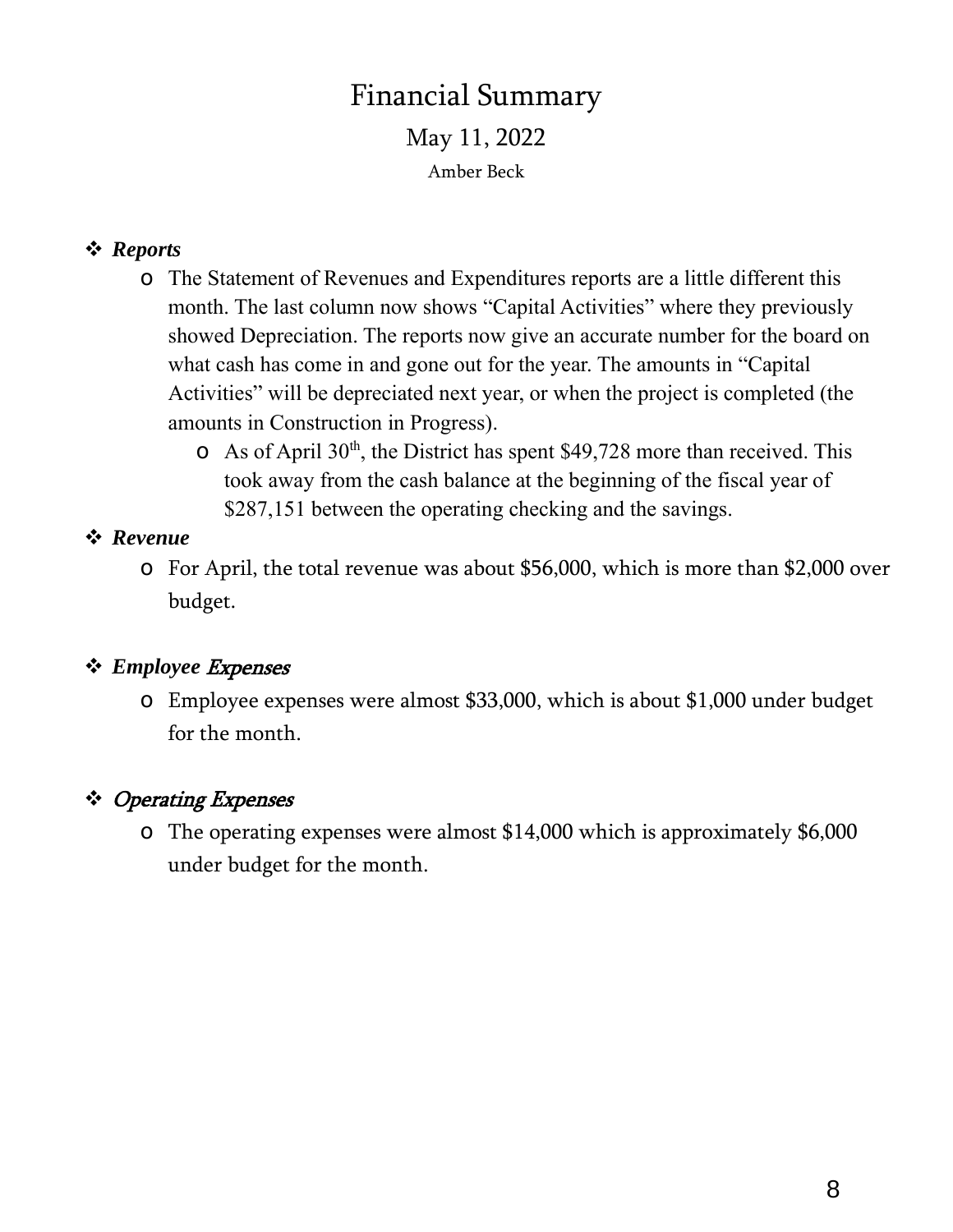# **OPERATIONS REPORT 5.11.22**

## ❖ **System**

- We have been weed eating and cleaning up around the district
- Joe and I went to Tahoe for the 2022 CRWA water expo. We took classes on leadership, generator maintenance and how to handle a PSPS. We made valuable connections with other water operators and vendors.
- Joe and I went to Sacramento to do a demo with vac trailer vendors from Ditch Witch and Vermeer.
- The new Flygt pump has been delivered and fitted with a new pull-out flange and balancing weight. It is currently awaiting install.
- The new Siemens flow meter has been installed at the McArthur well
- The valve cans that were destroyed by Cal Trans across the street from the library have been excavated and replaced.- *Delayed due to Packways vac trailer needing repair*.
- The gate valve at the Lyons Park has been replaced.
- We have redirected our influent at the headworks to our #1 pond.
- Our water loss for the month is 24% (21gpm) This is a 21% increase from last month (3gpm) Due to the installation of the new flow meter, these numbers are estimated.
- Bacti samples for the month were negative

## ❖ **Summary**

Our goals for the month include

- o Install the new Flyght pump at LS #1
- o Continue the inventory process in the shop
- o Meters
- o Maintenance and mowing at the ponds.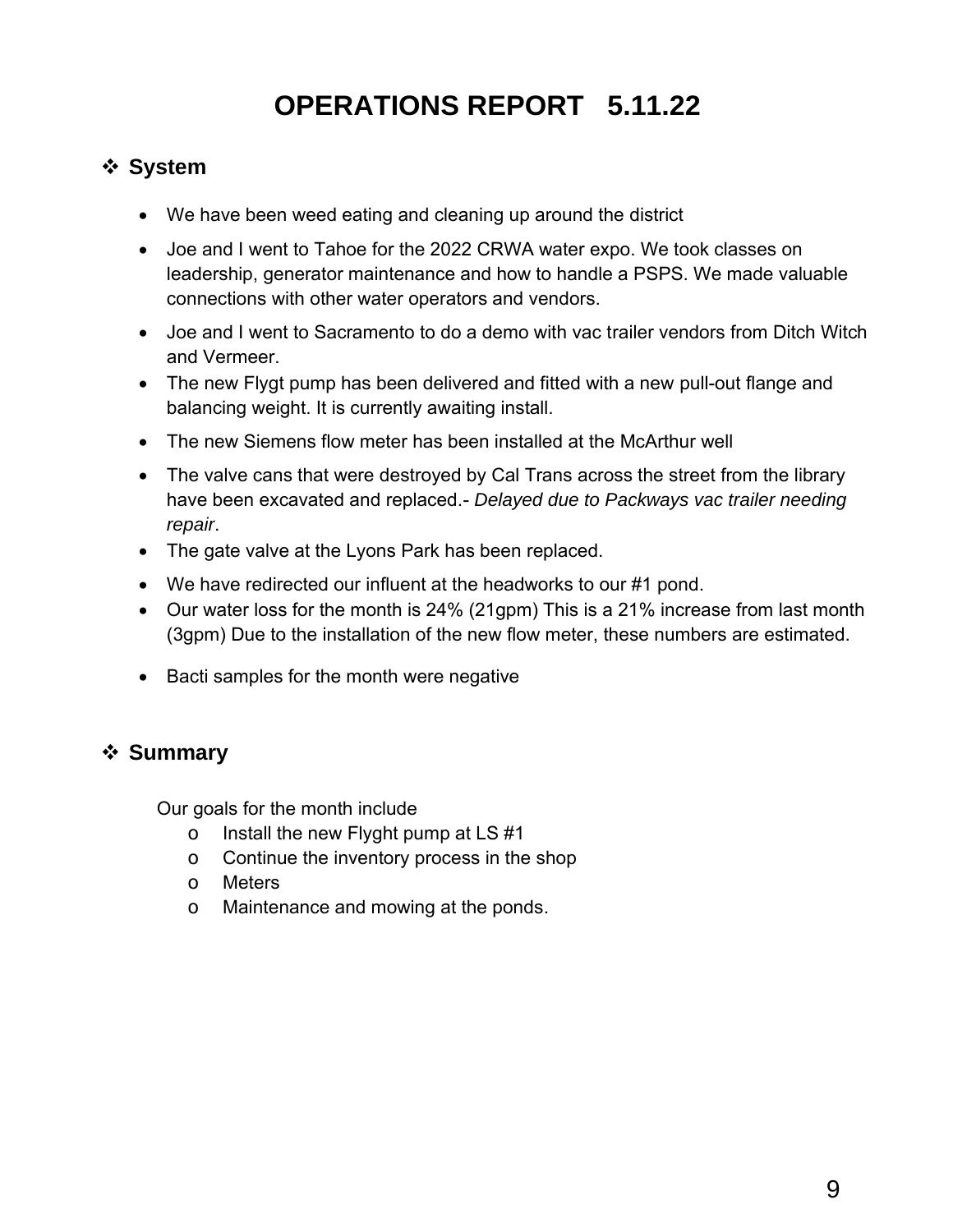Aged Payables by Invoice Date - Aged Payables for BM Aged Payables by Invoice Date - Aged Payables for BM Fall River Valley Community Services District **Fall River Valley Community Services District** Aging Date - 4/1/2022<br>From 4/1/2022 Through 4/30/2022 Aging Date - 4/1/2022

From 4/1/2022 Through 4/30/2022

| Vendor Name                       | Invoice/Credit<br>Description                                     | Current  | Past Due<br>$1 - 30$<br><b>Days</b> | Past Due<br>$31 - 60$<br><b>Days</b> | Past Due<br>$61 - 90$<br>Days | Past Due<br>Over <sub>90</sub><br><b>Days</b> | Total    |
|-----------------------------------|-------------------------------------------------------------------|----------|-------------------------------------|--------------------------------------|-------------------------------|-----------------------------------------------|----------|
| Amber Beck                        | Mileage - Burney Walks<br>Guide Mtg                               | 19.89    | 0.00                                | 0.00                                 | 0.00                          | 0.00                                          | 19.89    |
| Bullert Industrial Electric, Inc. | Meter Install at McArthur<br>Well                                 | 1,075.00 | 0.00                                | 0.00                                 | 0.00                          | 0.00                                          | 1,075.00 |
| Double S Automotive               | Oil and Service for Dodge                                         | 141.85   | 0.00                                | 0.00                                 | 0.00                          | 0.00                                          | 141.85   |
| FGL Environmental                 | Water testing                                                     | 69.00    | 0.00                                | 0.00                                 | 0.00                          | 0.00                                          | 69.00    |
| Joseph Huston                     | D2 Test Expenses                                                  | 1,114.15 | 0.00                                | 0.00                                 | 0.00                          | 0.00                                          | 1,114.15 |
| amb Unlimited General Engineering | Refund Remaining Deposit<br>Acct# 51021                           | 189.00   | 0.00                                | 0.00                                 | 0.00                          | 0.00                                          | 189.00   |
| Napa Auto Parts                   | Well supplies and truck<br>light                                  | 51.49    | 0.00                                | 0.00                                 | 0.00                          | 0.00                                          | 51.49    |
| JS Postmaster                     | Billing for April 2022                                            | 168.00   | 0.00                                | 0.00                                 | 0.00                          | 0.00                                          | 168.00   |
| Valley Best Hardware              | Phone jack, Burney<br>Disposal yellow tags, misc<br>shop supplies | 142.74   | 0.00                                | 0.00                                 | 0.00                          | 0.00                                          | 142.74   |
| William Rodeski                   | CRWA Expo                                                         | 599.82   | 0.00                                | 0.00                                 | 0.00                          | 0.00                                          | 599.82   |
| William Rodeski                   | Water treatment exam<br>prep                                      | 199.99   | 0.00                                | 0.00                                 | 0.00                          | 0.00                                          | 199.99   |
| Woodssong Computing               | ary - April Invoices<br>ungl                                      | 1,238.75 | 0.00                                | 0.00                                 | 0.00                          | 0.00                                          | 1,238.75 |
| Report Total                      |                                                                   | 5,009.68 | 0.00                                | 0.00                                 | 0.00                          | 0.00                                          | 5,009.68 |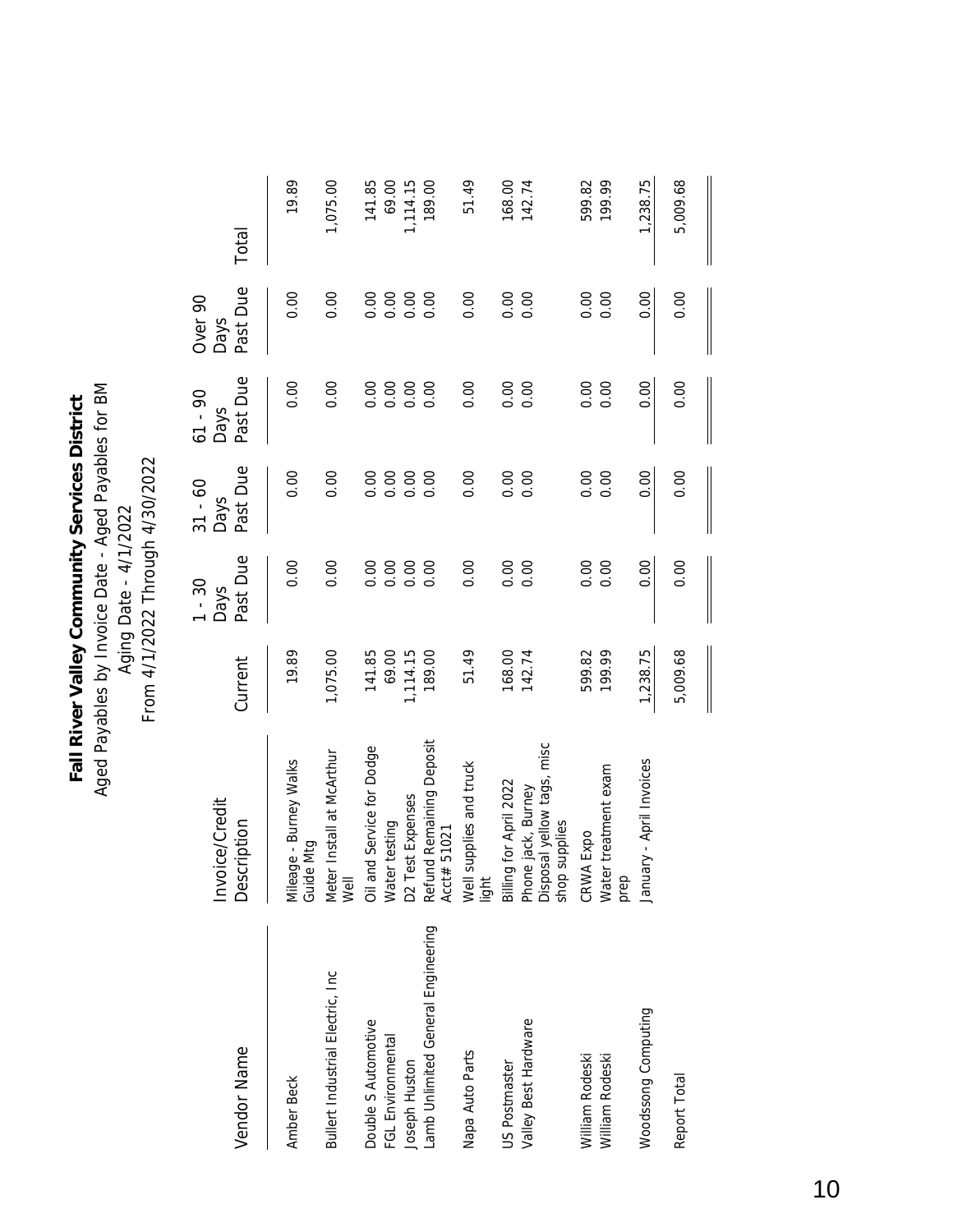### Statement of Revenues and Expenditures - BM Budget vs Actual

From 4/1/2022 Through 4/30/2022

|                                                           | April 2022<br>Actual | April 2022<br><b>Budget</b> | <b>YTD Actual</b><br>$(07/01/2021 -$<br>04/30/2022) | <b>Total Budget</b> | <b>YTD</b><br>Percent<br>Used |
|-----------------------------------------------------------|----------------------|-----------------------------|-----------------------------------------------------|---------------------|-------------------------------|
| Revenue                                                   |                      |                             |                                                     |                     |                               |
| Operating Revenue                                         |                      |                             |                                                     |                     |                               |
| Revenue-Utilities                                         | 52,587.92            | 53,964.00                   | 561,312.60                                          | 678,536.80          | 82.72%                        |
| Outside/Container<br>Revenue                              | 2,898.66             | 0.00                        | 56,974.17                                           | 12,900.00           | 441.66%                       |
| <b>Utility Fees</b>                                       | 546.49               | 600.00                      | 5,869.99                                            | 7,200.00            | 81.52%                        |
| New Connection                                            | 0.00                 | 0.00                        | 31,568.74                                           | 0.00                | 0.00%                         |
| <b>Total Operating Revenue</b><br>Non Operating Revenue   | 56,033.07            | 54,564.00                   | 655,725.50                                          | 698,636.80          | 93.86%                        |
| <b>Taxes Revenue</b>                                      | 0.00                 | 0.00                        | 30,312.07                                           | 48,000.00           | 63.15%                        |
| Interest Revenue                                          | 14.60                | 0.00                        | 164.03                                              | 0.00                | 0.00%                         |
| Donations                                                 | 0.00                 | 0.00                        | 3,500.00                                            | 0.00                | 0.00%                         |
| Miscellaneous                                             | 0.00                 | 0.00                        | 488.47                                              | 0.00                | 0.00%                         |
| <b>Total Non Operating</b><br>Revenue                     | 14.60                | 0.00                        | 34,464.57                                           | 48,000.00           | 71.80%                        |
| <b>Total Revenue</b>                                      | 56,047.67            | 54,564.00                   | 690,190.07                                          | 746,636.80          | 92.44%                        |
| Expenses                                                  |                      |                             |                                                     |                     |                               |
| Employee Expense                                          |                      |                             |                                                     |                     |                               |
| Wages                                                     | 24,090.16            | 24,677.60                   | 260,531.41                                          | 319,296.80          | 81.59%                        |
| Payroll Taxes                                             | 1,685.62             | 1,850.82                    | 20,456.88                                           | 23,776.55           | 86.03%                        |
| Employee Health<br>Insurance                              | 5,309.72             | 4,681.00                    | 47,539.86                                           | 54,834.00           | 86.69%                        |
| PERS- Retirement                                          | 1,401.01             | 1,908.07                    | 17,367.15                                           | 26,068.37           | 66.62%                        |
| Compensation<br>Insurance                                 | 510.41               | 800.00                      | 5,390.45                                            | 9,600.00            | 56.15%                        |
| <b>Total Employee Expense</b><br><b>Operating Expense</b> | 32,996.92            | 33,917.49                   | 351,285.75                                          | 433,575.72          | 81.02%                        |
| PERS Unfunded<br>Liability 1595                           | 2,314.50             | 2,276.00                    | 23,495.00                                           | 27,312.00           | 86.02%                        |
| Legal & Accounting                                        | 175.00               | 400.00                      | 21,430.00                                           | 19,200.00           | 111.61%                       |
| <b>Outside Services</b>                                   | 0.00                 | 3,415.00                    | 16,993.20                                           | 42,200.00           | 40.26%                        |
| Engineering                                               | 0.00                 | 0.00                        | 611.00                                              | 0.00                | 0.00%                         |
| Advertising &<br>Promotions                               | 0.00                 | 20.00                       | 75.00                                               | 240.00              | 31.25%                        |
| Permit Fees                                               | 0.00                 | 150.00                      | 12,759.77                                           | 10,525.00           | 121.23%                       |
| Dues & Subscriptions                                      | 0.00                 | 0.00                        | 7,756.66                                            | 6,942.00            | 111.73%                       |
| <b>Bad Debt Expense</b>                                   | 0.00                 | 0.00                        | 4,254.82                                            | 0.00                | 0.00%                         |
| Insurance                                                 | 1,252.00             | 1,275.00                    | 12,664.00                                           | 15,300.00           | 82.77%                        |
| Office Supplies                                           | 77.46                | 300.00                      | 3,717.87                                            | 6,555.00            | 56.71%                        |
| Shop Supplies                                             | 51.49                | 500.00                      | 2,314.65                                            | 6,000.00            | 38.57%                        |
| Postage                                                   | 168.00               | 200.00                      | 2,198.70                                            | 2,400.00            | 91.61%                        |
| Printing                                                  | 52.05                | 80.00                       | 776.45                                              | 1,340.00            | 57.94%                        |
| <b>Bank Fees</b>                                          | 10.00                | 20.00                       | 50.00                                               | 280.00              | 17.85%                        |
| Petty Cash Short<br>Account                               | 0.00                 | 10.00                       | 0.00                                                | 120.00              | 0.00%                         |
| Equipment Rental                                          | 0.00                 | 400.00                      | 1,137.11                                            | 4,800.00            | 23.68%                        |
| Equipment Purchase                                        | 0.00                 | 400.00                      | 1,271.14                                            | 4,800.00            | 26.48%                        |
| Water Tests                                               | 69.00                | 300.00                      | 1,219.00                                            | 1,400.00            | 87.07%                        |
| <b>Truck Expense</b>                                      | 141.85               | 250.00                      | 2,484.53                                            | 3,000.00            | 82.81% 1                      |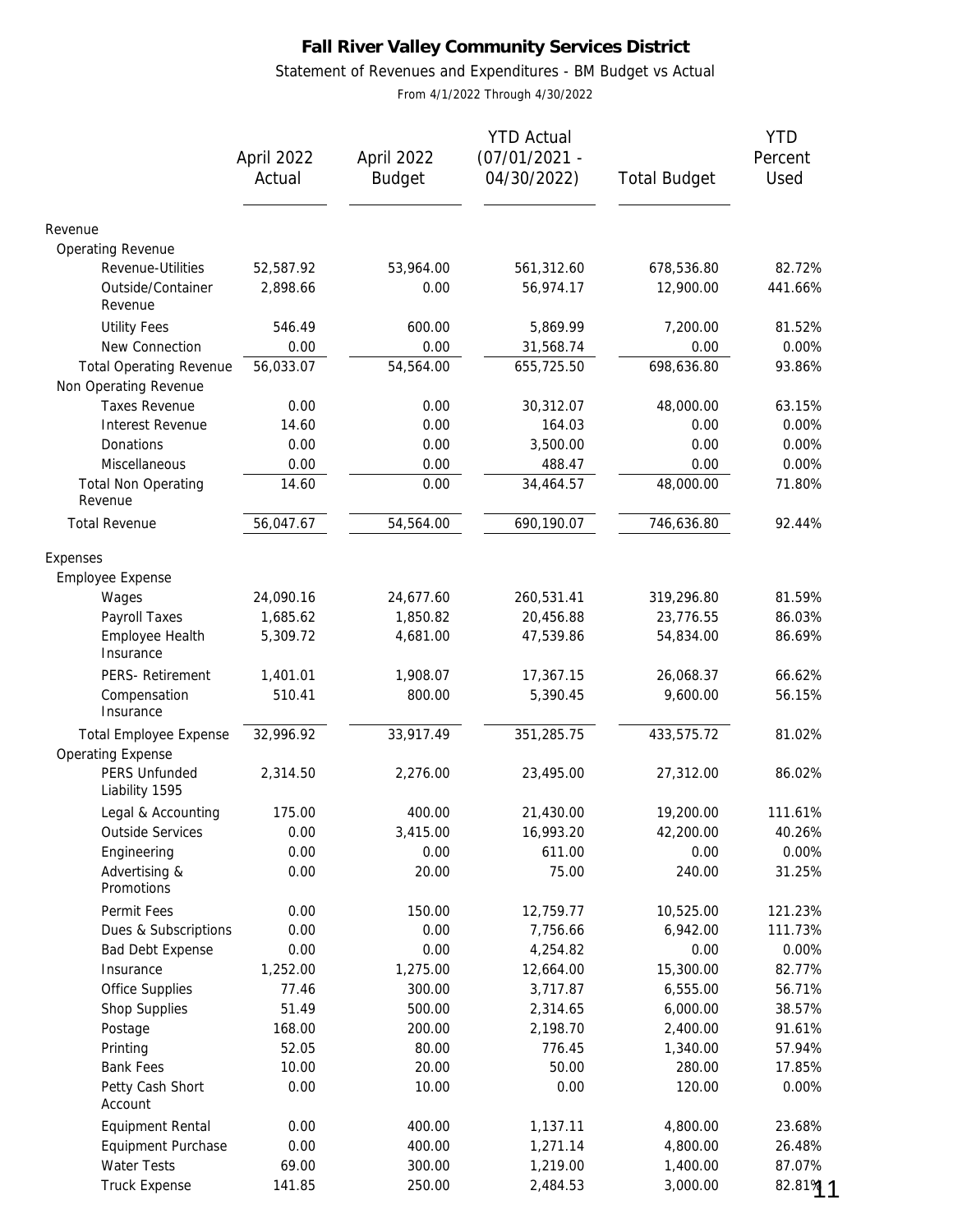Statement of Revenues and Expenditures - BM Budget vs Actual

From 4/1/2022 Through 4/30/2022

|                                                    |              |               | <b>YTD Actual</b>  |                     | <b>YTD</b> |
|----------------------------------------------------|--------------|---------------|--------------------|---------------------|------------|
|                                                    | April 2022   | April 2022    | $(07/01/2021 -$    |                     | Percent    |
|                                                    | Actual       | <b>Budget</b> | 04/30/2022)        | <b>Total Budget</b> | Used       |
| Maintenance &<br>Repairs                           | 1,198.92     | 3,000.00      | 19,684.21          | 36,000.00           | 54.67%     |
| Garbage Fees                                       | 67.40        | 60.00         | 646.05             | 720.00              | 89.72%     |
| Shop Tools                                         | 0.00         | 150.00        | 229.81             | 1,800.00            | 12.76%     |
| <b>Field Tools</b>                                 | 0.00         | 200.00        | 636.32             | 2,400.00            | 26.51%     |
| Interest Expense                                   | 0.00         | 0.00          | 11,949.44          | 12,800.00           | 93.35%     |
| Software License &<br>Hardware Maint               | 1,403.74     | 200.00        | 6,739.65           | 9,000.00            | 74.88%     |
| Property Tax                                       | 0.00         | 0.00          | 14.39              | 150.00              | 9.59%      |
| Education                                          | 745.00       | 200.00        | 1,800.00           | 2,400.00            | 75.00%     |
| Entertainment                                      | 0.00         | 40.00         | 70.71              | 480.00              | 14.73%     |
| Mileage                                            | 236.34       | 500.00        | 2,023.87           | 5,400.00            | 37.47%     |
| Fuel                                               | 748.24       | 250.00        | 4,200.21           | 3,000.00            | 140.00%    |
| Telephone/Internet                                 | 525.84       | 700.00        | 5,459.01           | 8,515.00            | 64.11%     |
| <b>Utilities</b>                                   | 3,218.02     | 4,110.75      | 47,821.31          | 63,980.24           | 74.74%     |
| Penalties                                          | 0.00         | 0.00          | 200.00             | 0.00                | 0.00%      |
| Miscellaneous<br>Expense                           | 1,445.06     | 445.00        | 1,799.96           | 5,370.00            | 33.51%     |
| Donation                                           | 0.00         | 0.00          | 1,036.78           | 0.00                | 0.00%      |
| Other                                              | 0.00         | 0.00          | 65.71              | 0.00                | 0.00%      |
| <b>Total Operating Expense</b>                     | 13,899.91    | 19,851.75     | 219,586.33         | 304,429.24          | 72.13%     |
| <b>Total Expenses</b>                              | 46,896.83    | 53,769.24     | 570,872.08         | 738,004.96          | 77.35%     |
| Net Income                                         | 9,150.84     | 794.76        | 119,317.99         |                     |            |
| Capital Activities                                 |              |               |                    |                     |            |
| <b>Grant Revenue</b>                               |              |               |                    |                     |            |
| Grant/Loan Inflow                                  | 0.00         | 0.00          | 142,715.04 $(x)$   |                     |            |
| <b>Total Grant Revenue</b><br>Capital Expenditures | 0.00         | 0.00          | 142,715.04         |                     |            |
| Equipment-Capital<br>Expense                       | 0.00         | 0.00          | $(5,770.05)$ (a)   |                     |            |
| Water<br>System-Capital<br>Expense                 | (5,319.55)   | 0.00          | $(5,319.55)$ (b)   |                     |            |
| Sewer<br>System-Capital<br>Expense                 | (25, 191.65) | 0.00          | $(48,582.11)$ (c)  |                     |            |
| Construction In<br>Progress-                       | (4, 553.25)  | 0.00          | $(252,089.79)$ (d) |                     |            |
| <b>Total Capital</b><br>Expenditures               | (35,064.45)  | 0.00          | (311, 761.50)      |                     |            |
| <b>Total Capital Activities</b>                    | (35,064.45)  | 0.00          | (169, 046.46)      |                     |            |
| Total Cash Net                                     | (25, 913.61) | 794.76        | (49, 728.47)       |                     |            |

## **THIS REPORT NOW SHOWS TOTAL CASH NET FOR THE FISCAL YEAR**

(a) Leak Detector (b) McArthur Well Meter (c) Two Sewage Pumps for Bridge Street  $(d)$  Grant related expenses, not yet reimbursed. Amount offset by  $(x)$  12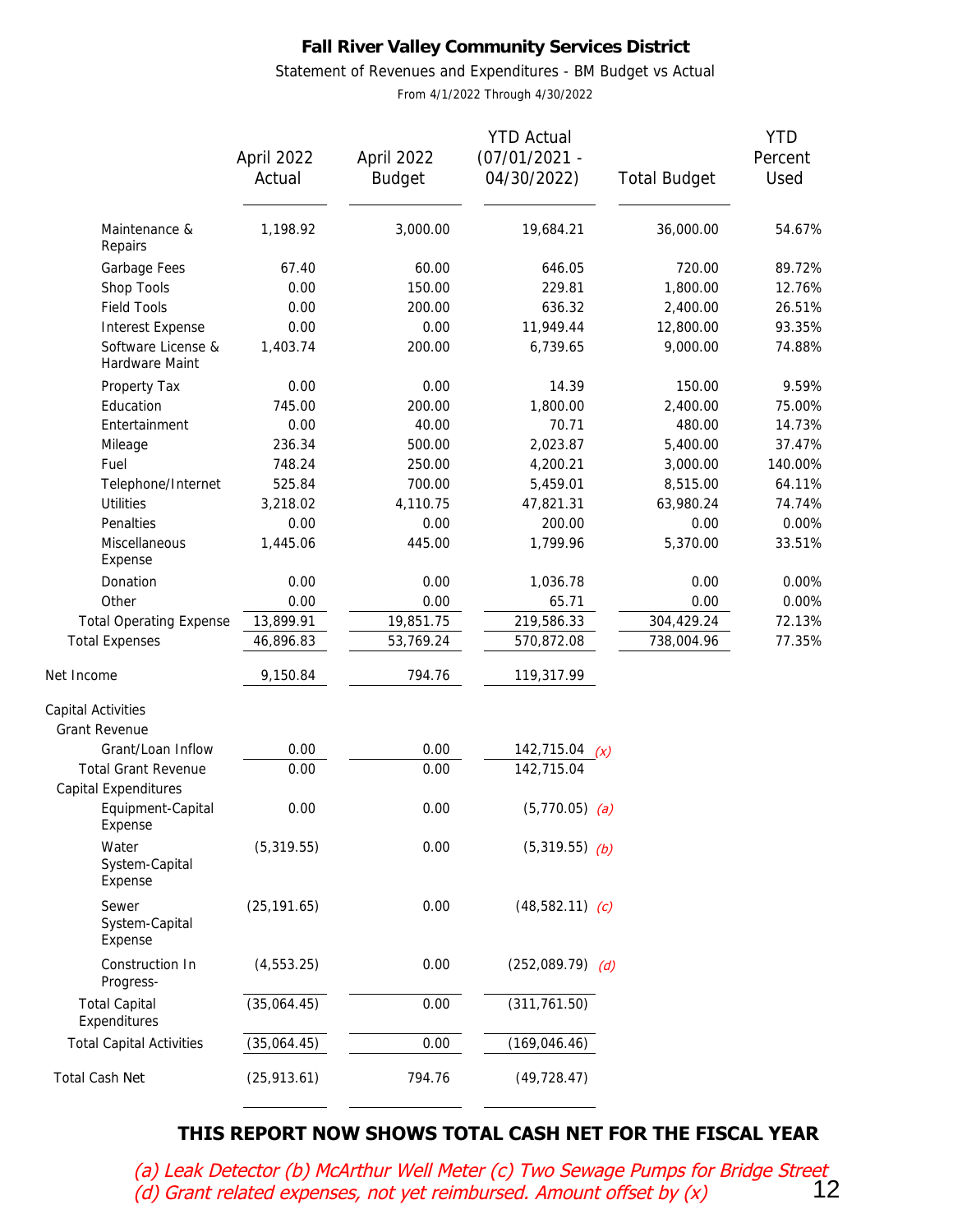### Statement of Revenues and Expenditures - BM Current vs Last Year

From 4/1/2022 Through 4/30/2022

|                                   | April<br>2022<br>Actual | April<br>2021<br>Actual | <b>YTD Actual</b><br>$(07/01/2021 -$<br>04/30/2022) | Last Year<br>Actual |
|-----------------------------------|-------------------------|-------------------------|-----------------------------------------------------|---------------------|
|                                   |                         |                         |                                                     |                     |
| Revenue                           |                         |                         |                                                     |                     |
| Operating Revenue                 |                         |                         |                                                     |                     |
| Revenue-Utilities                 | 52,587.92               | 53,148.14               | 561,312.60                                          | 571,794.21          |
| Outside/Container Revenue         | 2,898.66                | 820.00                  | 56,974.17                                           | 21,055.40           |
| <b>Utility Fees</b>               | 546.49                  | 550.66                  | 5,869.99                                            | 5,098.50            |
| New Connection                    | 0.00                    | 4,500.00                | 31,568.74                                           | 11,221.53           |
| <b>Total Operating Revenue</b>    | 56,033.07               | 59,018.80               | 655,725.50                                          | 609,169.64          |
| Non Operating Revenue             |                         |                         |                                                     |                     |
| <b>Taxes Revenue</b>              | 0.00                    | 0.00                    | 30,312.07                                           | 29,605.80           |
| Interest Revenue                  | 14.60                   | 20.15                   | 164.03                                              | 165.56              |
| Donations                         | 0.00                    | 0.00                    | 3,500.00                                            | 200.00              |
| Miscellaneous                     | 0.00                    | 0.00                    | 488.47                                              | 3,400.00            |
| Total Non Operating Revenue       | 14.60                   | 20.15                   | 34,464.57                                           | 33,371.36           |
| <b>Total Revenue</b>              | 56,047.67               | 59,038.95               | 690,190.07                                          | 642,541.00          |
| Expenses                          |                         |                         |                                                     |                     |
| Employee Expense                  |                         |                         |                                                     |                     |
| Wages                             | 24,090.16               | 21,468.84               | 260,531.41                                          | 227,510.61          |
| Payroll Taxes                     | 1,685.62                | 1,619.66                | 20,456.88                                           | 18,842.67           |
| Employee Health Insurance         | 5,309.72                | 3,782.52                | 47,539.86                                           | 31,385.89           |
| PERS- Retirement                  | 1,401.01                | 3,516.12                | 17,367.15                                           | 37,745.94           |
| Compensation Insurance            | 510.41                  | 573.50                  | 5,390.45                                            | 4,772.77            |
| <b>Total Employee Expense</b>     | 32,996.92               | 30,960.64               | 351,285.75                                          | 320,257.88          |
| <b>Operating Expense</b>          |                         |                         |                                                     |                     |
| PERS Unfunded Liability 1595      | 2,314.50                | 0.00                    | 23,495.00                                           | 0.00                |
| Consulting                        | 0.00                    | 0.00                    | 0.00                                                | 23,928.00           |
| Legal & Accounting                | 175.00                  | 520.00                  | 21,430.00                                           | 20,237.50           |
| <b>Outside Services</b>           | 0.00                    | 0.00                    | 16,993.20                                           | 0.00                |
| Engineering                       | 0.00                    | 0.00                    | 611.00                                              | 0.00                |
| Advertising & Promotions          | 0.00                    | 0.00                    | 75.00                                               | 883.29              |
| Permit Fees                       | 0.00                    | 0.00                    | 12,759.77                                           | 12,402.95           |
| Dues & Subscriptions              | 0.00                    | 0.00                    | 7,756.66                                            | 7,125.45            |
| Bad Debt Expense                  | 0.00                    | 0.00                    | 4,254.82                                            | 0.00                |
| Insurance                         | 1,252.00                | 1,300.00                | 12,664.00                                           | 13,000.00           |
| <b>Office Supplies</b>            | 77.46                   | 173.81                  | 3,717.87                                            | 3,731.98            |
| Shop Supplies                     | 51.49                   | 703.79                  | 2,314.65                                            | 4,938.29            |
| Postage                           | 168.00                  | 156.96                  | 2,198.70                                            | 2,010.32            |
| Printing                          | 52.05                   | 0.00                    | 776.45                                              | 25.10               |
| <b>Bank Fees</b>                  | 10.00                   | 0.00                    | 50.00                                               | 90.00               |
| Equipment Rental                  | 0.00                    | 0.00                    | 1,137.11                                            | 3,537.50            |
| Equipment Purchase                | 0.00                    | 2,786.10                | 1,271.14                                            | 7,059.46            |
| Water Tests                       | 69.00                   | 0.00                    | 1,219.00                                            | 1,054.60            |
| <b>Truck Expense</b>              | 141.85                  | 496.16                  | 2,484.53                                            | 3,318.27            |
| Maintenance & Repairs             | 1,198.92                | 650.00                  | 19,684.21                                           | 32,877.78           |
| Garbage Fees                      | 67.40                   | 74.76                   | 646.05                                              | 656.22              |
| Shop Tools                        | 0.00                    | 0.00                    | 229.81                                              | 320.12              |
| <b>Field Tools</b>                | 0.00                    | 0.00                    | 636.32                                              | 1,669.82            |
| Interest Expense                  | 0.00                    | 0.00                    | 11,949.44                                           | 12,185.52           |
| Software License & Hardware Maint | 1,403.74                | 164.99                  | 6,739.65                                            | 6,504.19            |
| Property Tax                      | 0.00                    | 0.00                    | 14.39                                               | 142.52              |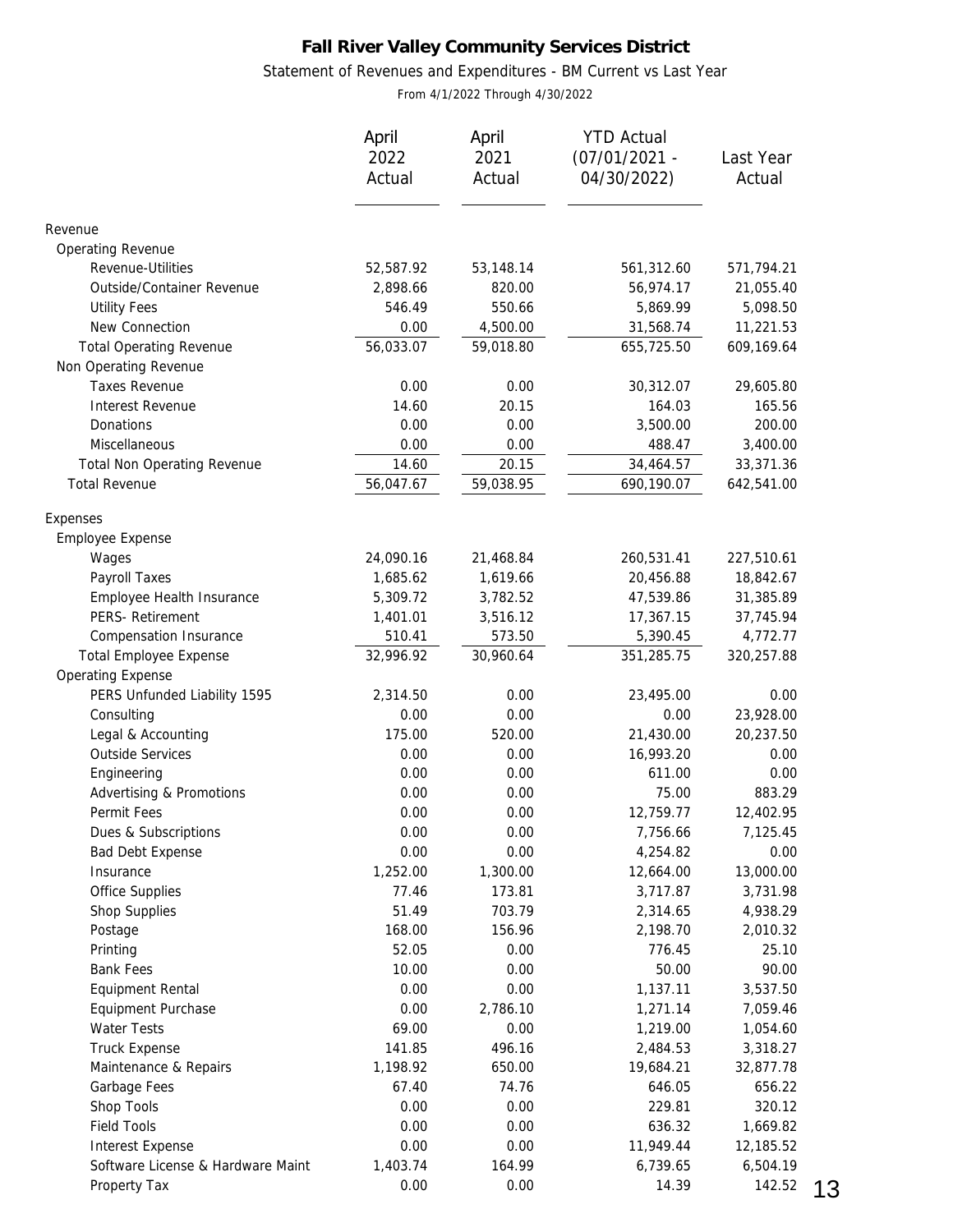### Statement of Revenues and Expenditures - BM Current vs Last Year

From 4/1/2022 Through 4/30/2022

| April<br>2022<br>Actual | April<br>2021<br>Actual                                                                                   | <b>YTD Actual</b><br>$(07/01/2021 -$<br>04/30/2022)                                                   | Last Year<br>Actual                                                                                                         |
|-------------------------|-----------------------------------------------------------------------------------------------------------|-------------------------------------------------------------------------------------------------------|-----------------------------------------------------------------------------------------------------------------------------|
|                         |                                                                                                           |                                                                                                       | 2,132.67                                                                                                                    |
|                         |                                                                                                           |                                                                                                       | 89.42                                                                                                                       |
|                         |                                                                                                           |                                                                                                       | 721.75                                                                                                                      |
|                         |                                                                                                           |                                                                                                       | 2,281.66                                                                                                                    |
|                         |                                                                                                           |                                                                                                       | 6,792.32                                                                                                                    |
|                         |                                                                                                           |                                                                                                       | 49,151.60                                                                                                                   |
|                         |                                                                                                           |                                                                                                       | 0.00                                                                                                                        |
|                         |                                                                                                           |                                                                                                       | 687.36                                                                                                                      |
|                         |                                                                                                           |                                                                                                       | 0.00                                                                                                                        |
|                         |                                                                                                           |                                                                                                       | 18.21                                                                                                                       |
|                         |                                                                                                           |                                                                                                       | 219,573.87                                                                                                                  |
| 46,896.83               | 42,875.38                                                                                                 | 570,872.08                                                                                            | 539,831.75                                                                                                                  |
| 9,150.84                | 16,163.57                                                                                                 | 119,317.99                                                                                            | 102,709.25                                                                                                                  |
|                         |                                                                                                           |                                                                                                       |                                                                                                                             |
|                         |                                                                                                           |                                                                                                       |                                                                                                                             |
| 0.00                    | 0.00                                                                                                      | 5,770.05                                                                                              | 7,010.00                                                                                                                    |
| 5,319.55                | 0.00                                                                                                      | 5,319.55                                                                                              | 5,766.38                                                                                                                    |
| 25,191.65               | 0.00                                                                                                      | 48,582.11                                                                                             | 7,863.84                                                                                                                    |
| 4,553.25                | 0.00                                                                                                      | 252,089.79                                                                                            | 0.00                                                                                                                        |
| 35,064.45               | 0.00                                                                                                      | 311,761.50                                                                                            | 20,640.22                                                                                                                   |
| 35,064.45               | 0.00                                                                                                      | 311,761.50                                                                                            | 20,640.22                                                                                                                   |
|                         |                                                                                                           |                                                                                                       |                                                                                                                             |
|                         |                                                                                                           |                                                                                                       |                                                                                                                             |
| 0.00                    | 302.50                                                                                                    | 142,715.04                                                                                            | 137,441.42                                                                                                                  |
| 0.00                    | 302.50                                                                                                    | 142,715.04                                                                                            | 137,441.42                                                                                                                  |
| 0.00                    | 302.50                                                                                                    | 142,715.04                                                                                            | 137,441.42                                                                                                                  |
| (25, 913.61)            | 16,466.07                                                                                                 | (49, 728.47)                                                                                          | 219,510.45                                                                                                                  |
|                         | 745.00<br>0.00<br>236.34<br>748.24<br>525.84<br>3,218.02<br>0.00<br>1,445.06<br>0.00<br>0.00<br>13,899.91 | 194.93<br>0.00<br>0.00<br>364.44<br>673.57<br>3,355.23<br>0.00<br>300.00<br>0.00<br>0.00<br>11,914.74 | 1,800.00<br>70.71<br>2,023.87<br>4,200.21<br>5,459.01<br>47,821.31<br>200.00<br>1,799.96<br>1,036.78<br>65.71<br>219,586.33 |

## THIS REPORT NOW SHOWS TOTAL CASH NET FOR THE FISCAL YEAR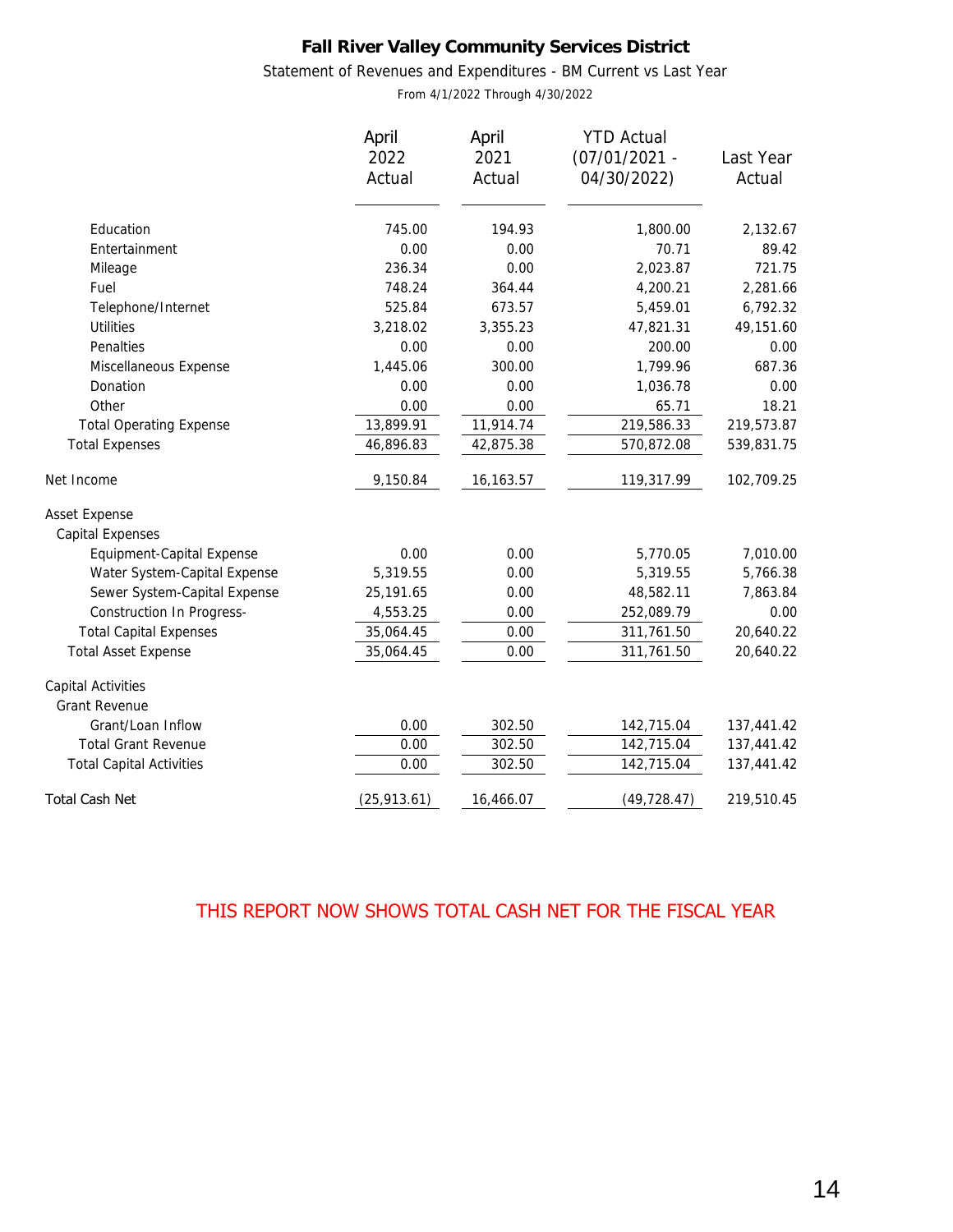#### Balance Sheet

As of 4/30/2022

|              |                                                              | <b>Current Year</b> |
|--------------|--------------------------------------------------------------|---------------------|
|              |                                                              |                     |
|              | Assets                                                       |                     |
|              | <b>Current Assets</b>                                        |                     |
|              | Cash & Cash Equivalents                                      |                     |
| 1010         | Petty Cash                                                   | 300.00              |
| 1020         | Operating Account-Checking                                   | 80,205.19           |
| 1035         | Savings Account                                              | 152,241.30          |
| 1070         | USDA-Annual                                                  | 12,315.42           |
| 1080         | <b>USDA-Short Lived Assets</b>                               | 722.19              |
| 1090         | <b>USDA-Debt Service</b>                                     | 16,621.30           |
| 1111         | USDA Grant Account - Checking                                | 2,500.00            |
|              | Total Cash & Cash Equivalents                                | 264,905.40          |
|              | <b>Accounts Receivable</b>                                   |                     |
| 1202         | Accounts Receivable Grants                                   | 5,264.50            |
| 1210         | Accounts Receivable Water                                    | 48,802.43           |
| 1220         | <b>Accounts Receivable-Sewer</b>                             | 26,117.79           |
|              | <b>Total Accounts Receivable</b>                             | 80,184.72           |
|              | Inventories                                                  |                     |
| 1410         | Inventory                                                    | 60,000.00           |
|              | <b>Total Inventories</b>                                     | 60,000.00           |
|              | Prepaid Expenses                                             |                     |
| 1400         | Prepaid Insurance Expenses                                   | 2,503.65            |
|              | <b>Total Prepaid Expenses</b>                                | 2,503.65            |
|              | <b>Total Current Assets</b>                                  | 407,593.77          |
|              | Long-term Assets                                             |                     |
|              | Property & Equipment                                         |                     |
| 1500         | Land                                                         | 218,731.00          |
| 1510         | <b>Building</b>                                              | 114,591.28          |
| 1520         | Equipment                                                    | 277,463.75          |
| 1530         | Parks System                                                 | 378,518.26          |
| 1540         | Water System                                                 | 3,588,095.97        |
| 1550         | Sewer System                                                 | 1,658,220.09        |
| 1560         | Amortized Asset                                              | 74,946.35           |
| 1565         | Gain/Loss on Sale of Equipment                               | 0.00                |
| 1570         | <b>Accumulated Depreciation</b>                              | (3,424,174.40)      |
| 1580         | <b>Accumulated Amortization</b>                              | (60, 944.66)        |
|              | Total Property & Equipment                                   | 2,825,447.64        |
|              | Long-term Investments                                        |                     |
| 1590         | Construction In Progress                                     | 614,840.69          |
|              | Total Long-term Investments                                  | 614,840.69          |
|              | Total Long-term Assets                                       | 3,440,288.33        |
|              | <b>Total Assets</b>                                          | 3,847,882.10        |
|              | Liabilities                                                  |                     |
|              | Short-term Liabilities                                       |                     |
|              | <b>Accounts Payable</b>                                      |                     |
| 2000         | <b>Accounts Payable</b>                                      | 5,009.68            |
| 2001         | AP Beginning Balance/Interim                                 | (375.00)            |
| 2002         | Accrued Interest Payable                                     | 375.00              |
|              | <b>Total Accounts Payable</b>                                | 5,009.68            |
|              | Other Short-term Liabilities                                 |                     |
| 2100         | Federal Income Tax                                           | 4.10                |
| 2101         | <b>FICA Taxes Liabilties</b>                                 | 0.21                |
| 2102         | Personal Income Tax-FTB                                      | 0.00                |
| 2103         | Unemployment Insurance-State                                 | 0.00                |
| 2104         | <b>Employment Training Tax</b>                               | 0.00                |
|              |                                                              | 0.00                |
| 2105<br>2112 | State Disability Insurance<br>Employee Portion of Health Ins | (643.38)            |
| 2113         | Employee Retirement                                          |                     |
|              |                                                              | (0.61)<br>3,511.00  |
| 2300         | <b>Customer Deposit Liabilities</b>                          |                     |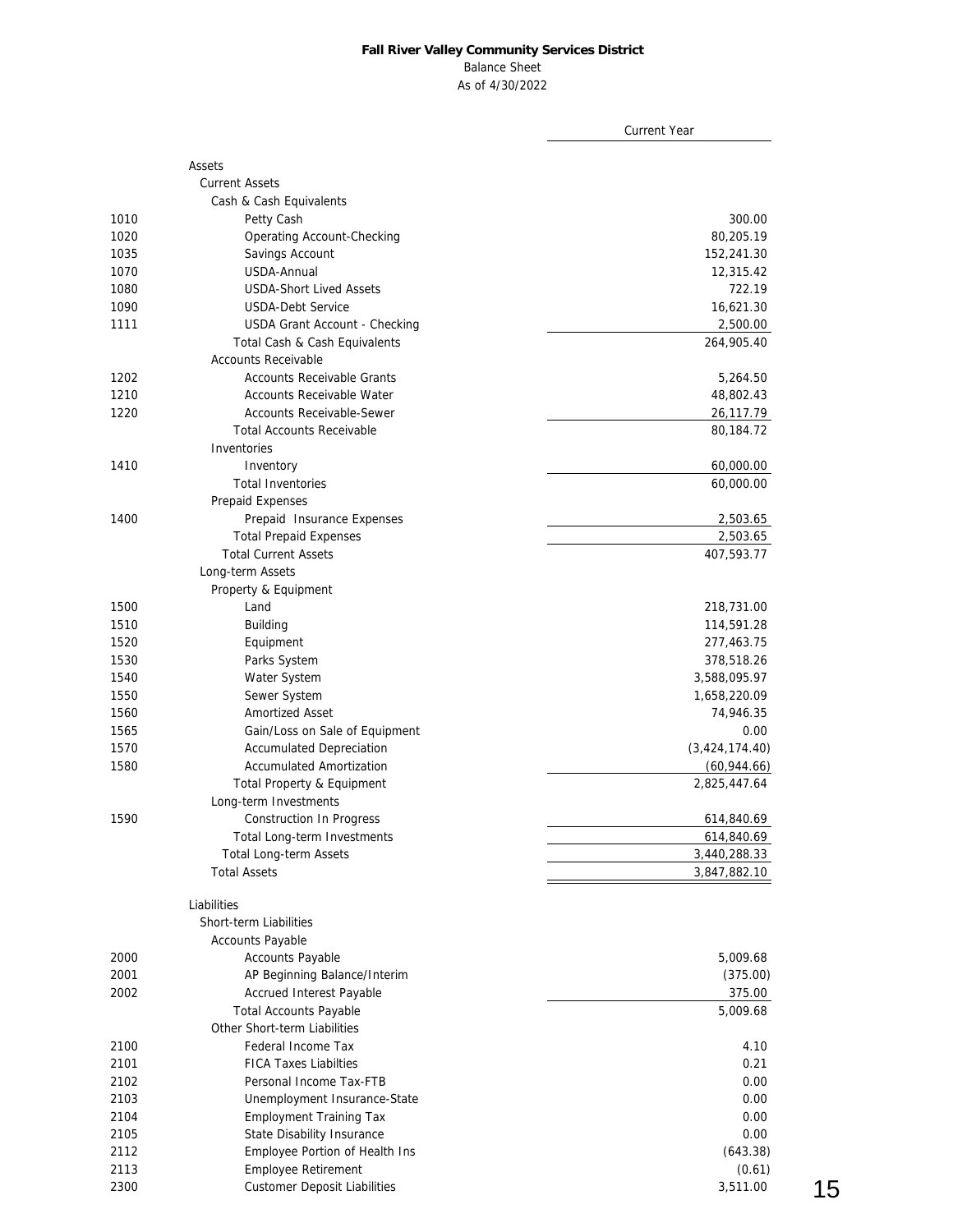### Balance Sheet

As of 4/30/2022

|                                           | <b>Current Year</b> |
|-------------------------------------------|---------------------|
| <b>Total Other Short-term Liabilities</b> | 2,871.32            |
| <b>Total Short-term Liabilities</b>       | 7,881.00            |
| Long-term Liabilities                     |                     |
| Long-term Liabilities                     |                     |
| USDA Loan<br>2800                         | 417,147.21          |
| Total Long-term Liabilities               | 417, 147. 21        |
| Other Long-term Liabilities               |                     |
| 2600<br>Pension Liability                 | 240,152.00          |
| Total Other Long-term Liabilities         | 240,152.00          |
| Total Long-term Liabilities               | 657,299.21          |
| Other Accounts                            |                     |
| <b>Balancing Accounts</b>                 | (139, 031.30)       |
| <b>Total Balancing Accounts</b>           | (139, 031.30)       |
| <b>Total Other Accounts</b>               | (139, 031.30)       |
| <b>Total Liabilities</b>                  | 526,148.91          |
| Net Assets                                |                     |
| Beginning Net Assets                      |                     |
| Net Assets                                |                     |
| 3010<br><b>Contributed Capital</b>        | 2,231,357.36        |
| Net Income<br>3150                        | 1,268,624.02        |
| <b>Building-Capital Expense</b><br>7510   | 0.00                |
| 7520<br>Equipment-Capital Expense         | (5,770.05)          |
| Water System-Capital Expense<br>7540      | (5,319.55)          |
| Sewer System-Capital Expense<br>7550      | (48, 582.11)        |
| 7590<br>Construction In Progress-         | (252,089.79)        |
| Long Term Debt-Expense<br>8010            | 0.00                |
| <b>Total Net Assets</b>                   | 3,188,219.88        |
| <b>Total Beginning Net Assets</b>         | 3,188,219.88        |
| Current YTD Net Income                    |                     |
| 4700<br>Donations                         | 3,500.00            |
| Other                                     | 130,013.31          |
| Total Current YTD Net Income              | 133,513.31          |
| <b>Total Net Assets</b>                   | 3,321,733.19        |
| <b>Total Liabilities and Net Assets</b>   | 3,847,882.10        |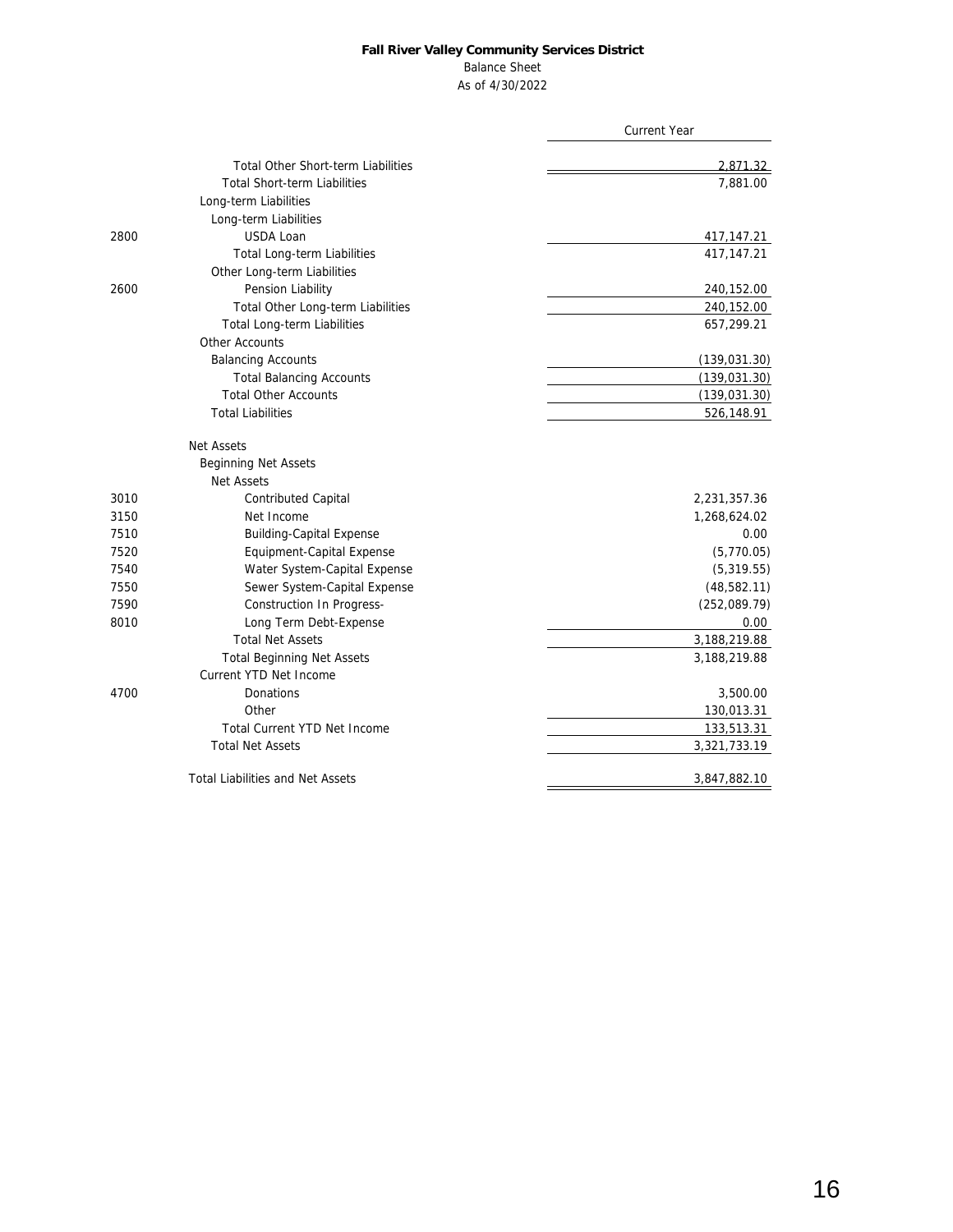### **Fall River Valley Community Services District Savings Balance Sheet As of 04/30/2022**

**Savings Accounts**

| Water                         |            |
|-------------------------------|------------|
| Capital Reserve               | 35,709.51  |
| Operating Reserve             | 81,566.50  |
|                               | 117,276.01 |
| Sewer                         |            |
| Capital Reserve               | 0.00       |
| <b>Operating Reserve</b>      | 26,719.41  |
|                               | 26,719.41  |
| Parks & Recreation            |            |
| Parks Savings                 | 8,245.88   |
|                               |            |
| Total Cash & Cash Equivalents | 152,241.30 |

\$25,965.67 was moved from the Sewer Capital Reserve to the Operating Checking account to cover the cost of the new Sewage pump for Bridge Street.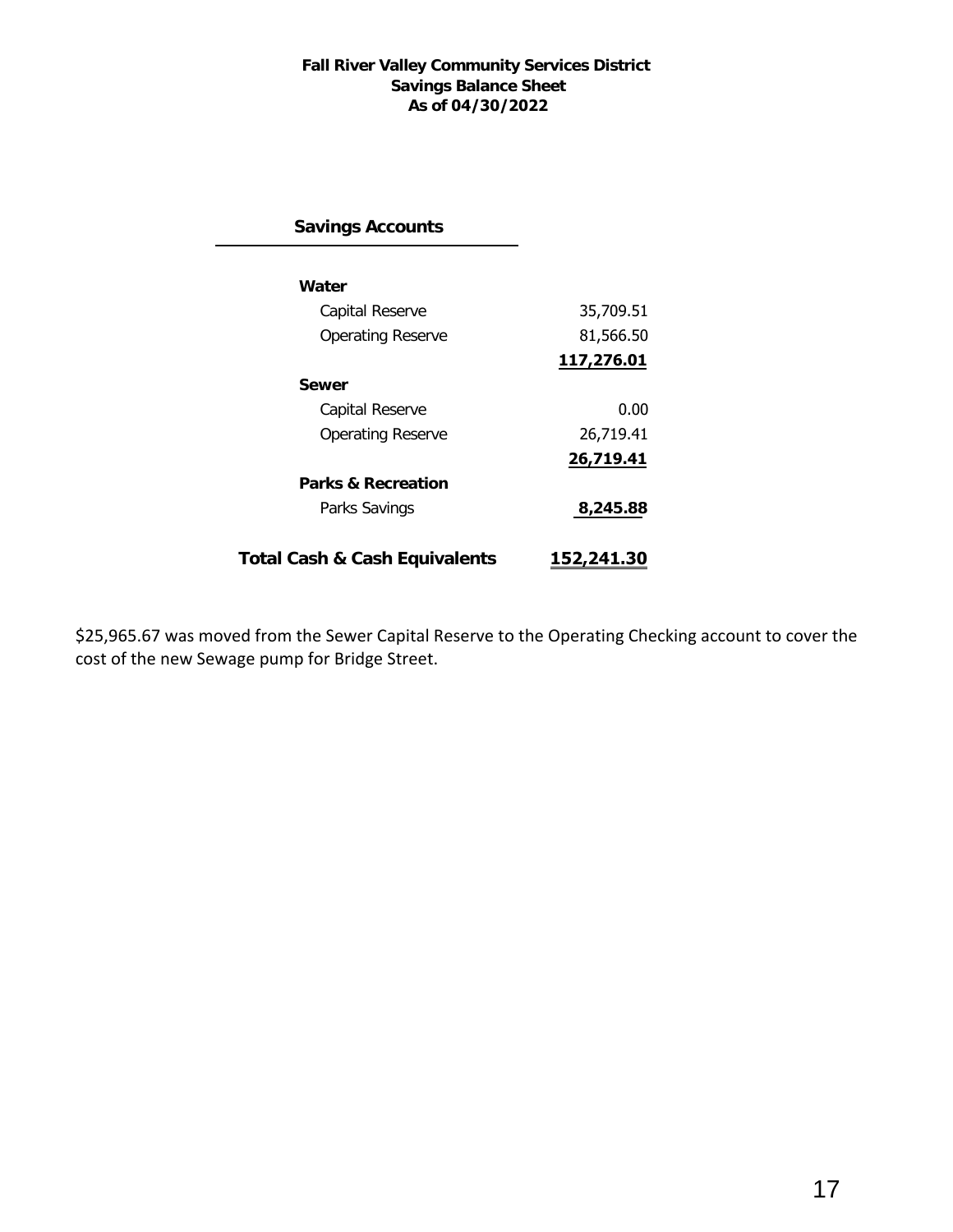Statement of Cash Flows

As of 4/30/2022

|                                            | <b>Current Period</b> |
|--------------------------------------------|-----------------------|
| Cash Flows from Operating & Non-Operatin   |                       |
| Changes in Accounts Receivables-Grants     | 7,751.25              |
| Changes in Accounts receivable-Operations  | 1,580.62              |
| Interest & Dividends Received              | 14.60                 |
| <b>Sales</b>                               | 56,033.07             |
| Miscellaneous Receipts                     | (1,385.59)            |
| Payments to Employees & Suppliers          | (91, 162.59)          |
| Total Cash Flows from Operating & Non-Op   | (27, 168.64)          |
| Cash Flows from Investing Activities       |                       |
| Net Cash from Purchase/Sale of Assets      | 0.00                  |
| Total Cash Flows from Investing Activities | 0.00                  |
| Beginning Cash & Cash Equivalents          |                       |
|                                            | 292,074.04            |
| Ending Cash & Cash Equivalents             | 264,905.40            |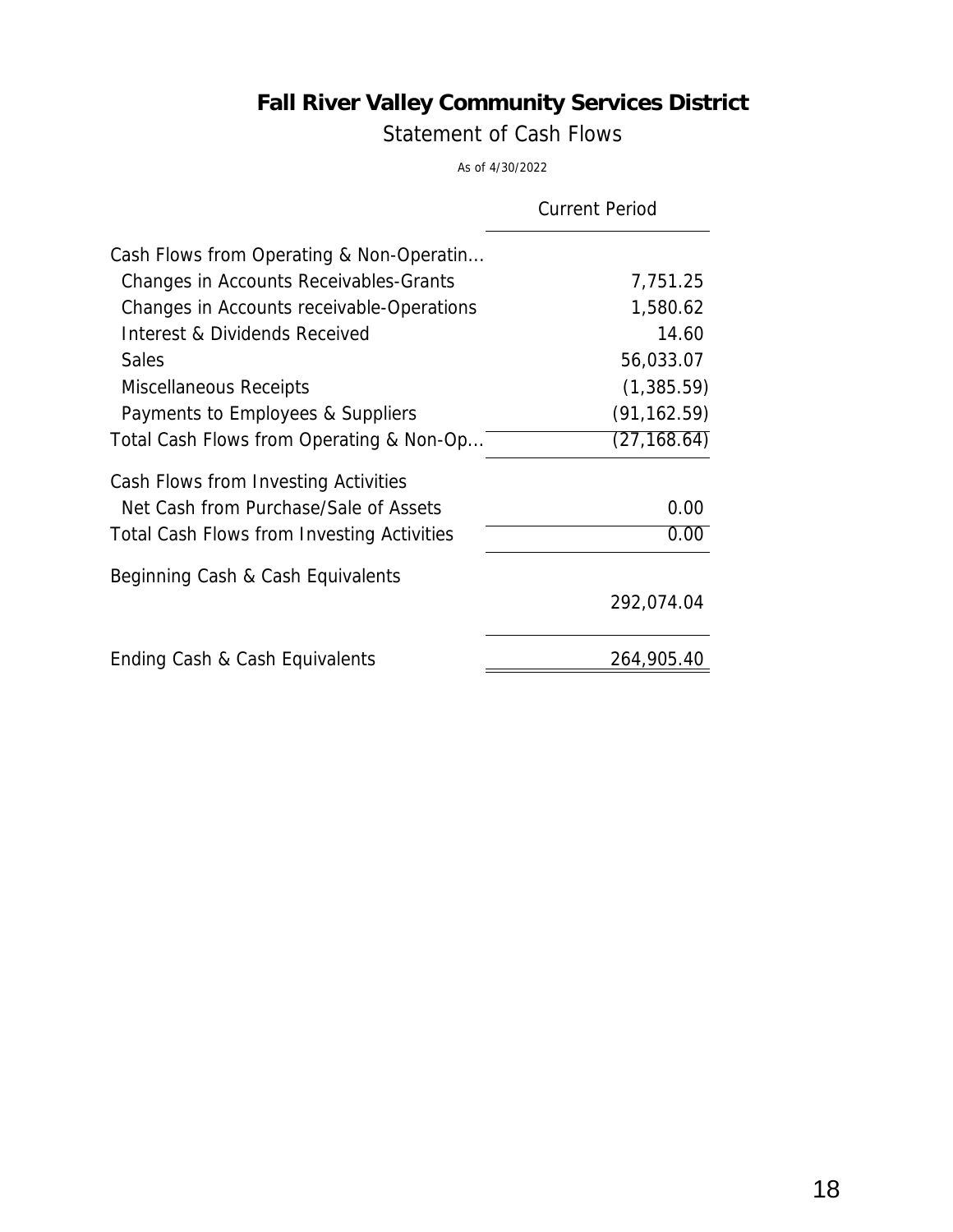Check/Voucher Register - BM Checks 1020 - Operating Account-Checking From 4/1/2022 Through 4/30/2022

| <b>Check Number</b>  | <b>Check Description</b>                   | Vendor Name                       | Check Amount |
|----------------------|--------------------------------------------|-----------------------------------|--------------|
| 2022.04.12 CB Fee    | Chargeback Fee                             | Plumas Bank                       | 10.00        |
| 3853                 | System Generated Check/Voucher             | PACE Supply Corp                  | 1,042.44     |
| 3854                 | System Generated Check/Voucher             | Jerry Monath                      | 114.91       |
| 3855                 | System Generated Check/Voucher             | Joseph Huston                     | 35.00        |
| 3856                 | System Generated Check/Voucher             | Mayers Memorial Hospi             | 566.25       |
| 3857                 | System Generated Check/Voucher             | Modoc Steel And Supply            | 5.52         |
| 3858                 | System Generated Check/Voucher             | Pace Engineering                  | 13,177.75    |
| 3859                 | System Generated Check/Voucher             | Packway                           | 257.40       |
| 3860                 | System Generated Check/Voucher             | Quicksilver Electric              | 705.42       |
| 3861                 | System Generated Check/Voucher             | <b>US Postmaster</b>              | 433.00       |
| 3862                 | System Generated Check/Voucher             | William Rodeski                   | 35.00        |
| 3863                 | System Generated Check/Voucher             | Ellis Arts and Engineering        | 52.05        |
| 3864                 | System Generated Check/Voucher             | Amber Beck                        | 142.55       |
| 3865                 | System Generated Check/Voucher             | Aqua Sierra Controls, I           | 0.00         |
| 3866                 | System Generated Check/Voucher             | <b>Bullert Industrial Electri</b> | 5,319.55     |
| 3867                 | System Generated Check/Voucher             | Lagerlof, LLP                     | 175.00       |
| 3868                 | System Generated Check/Voucher             | MT Shasta Engineering             | 3.668.75     |
| 3869                 | System Generated Check/Voucher             | William Rodeski                   | 350.00       |
| 3870                 | System Generated Check/Voucher             | Pac Machine Co., INC              | 25,191.65    |
| BP 0684752           | Employee Dental, Vision and Life           | Joint Powers Insurance            | 633.50       |
| DEBIT C2089AE5-      | Website Service                            | Streamline                        | 150.00       |
| <b>DEBIT T452632</b> | Backflow Device Repair Kit - Sewer Ponds   | Air Delights Online               | 93.38        |
| EFT 0-931-630-688    | Payroll Liabilities for 2022.04.08         | Employment Developm               | 398.51       |
| EFT 1-153-834-592    | Payroll Liabilities for 2022.04.22         | Employment Developm               | 398.90       |
| EFT 10000001674      | Retirement Contribution Plan - 27147 PD 20 | Public Employees Retir            | 1,280.32     |
| EFT 10000001674      | Retirement Contribution Plan - 27147 PD 20 | Public Employees Retir            | 1,366.64     |
| EFT 10000001674      | Health Insurance - All Employees           | Public Employees Retir            | 6,045.66     |
| EFT 10000001675      | Unfunded Accrued Liability Plan - 1595     | Public Employees Retir            | 2,314.50     |
| EFT 1000359763       | Coverage for 04.05.2022-05.05.2022         | State Compensation In             | 510.41       |
| EFT 1137543          | Payroll Liabilities for 2022.04.08         | Internal Revenue Service          | 2,895.47     |
| EFT 11598591162      | 03.15.22-04.13.22                          | Pacific Gas & Electric            | 3,218.02     |
| EFT 16W6-JXKT-4      | Recorder for meetings                      | Amazon.com                        | 77.46        |
| EFT 20582240         | Payroll Liabilities for 2022.04.22         | Internal Revenue Service          | 2,904.92     |
| EFT 2340958-192      | <b>Internet Service</b>                    | Starlink                          | 99.00        |
| EFT 7414786          | Fuel Charges for April 2022                | Ed Staub & Sons                   | 748.24       |
| EFT April 2022       | Telephone/Internet                         | <b>Frontier Communications</b>    | 356.84       |
| EFT INV142571596     | Zoom Monthly Fee                           | Zoom                              | 14.99        |
| PR202237             | Employee: Beck; Pay Date: 4/8/2022         | Amber Beck                        | 1,806.44     |
| PR202238             | Employee: Huston; Pay Date: 4/8/2022       | Joseph M. Huston                  | 1,958.74     |
| PR202239             | Employee: Perkins; Pay Date: 4/8/2022      | Amy F. Perkins                    | 1,085.68     |
| PR202240             | Employee: Ray; Pay Date: 4/8/2022          | Cecil D. Ray                      | 1,621.28     |
| PR202241             | Employee: Rodeski; Pay Date: 4/8/2022      | William D. Rodeski                | 1,585.53     |
| PR202242             | Employee: Skelly; Pay Date: 4/8/2022       | Michael A. Skelly                 | 203.12       |
| PR202243             | Employee: Beck; Pay Date: 4/22/2022        | Amber Beck                        | 1,883.18     |
| PR202244             | Employee: Huston; Pay Date: 4/22/2022      | Joseph M. Huston                  | 1,751.23     |
| PR202245             | Employee: Perkins; Pay Date: 4/22/2022     | Amy F. Perkins                    | 1,105.52     |
| PR202246             | Employee: Ray; Pay Date: 4/22/2022         | Cecil D. Ray                      | 1,621.27     |
| PR202247             | Employee: Rodeski; Pay Date: 4/22/2022     | William D. Rodeski                | 1,734.07     |
| PR202248             | Employee: Skelly; Pay Date: 4/22/2022      | Michael A. Skelly                 | 203.12       |

Report Total 91,348.18

 $\equiv$ 

 $\overline{\phantom{a}}$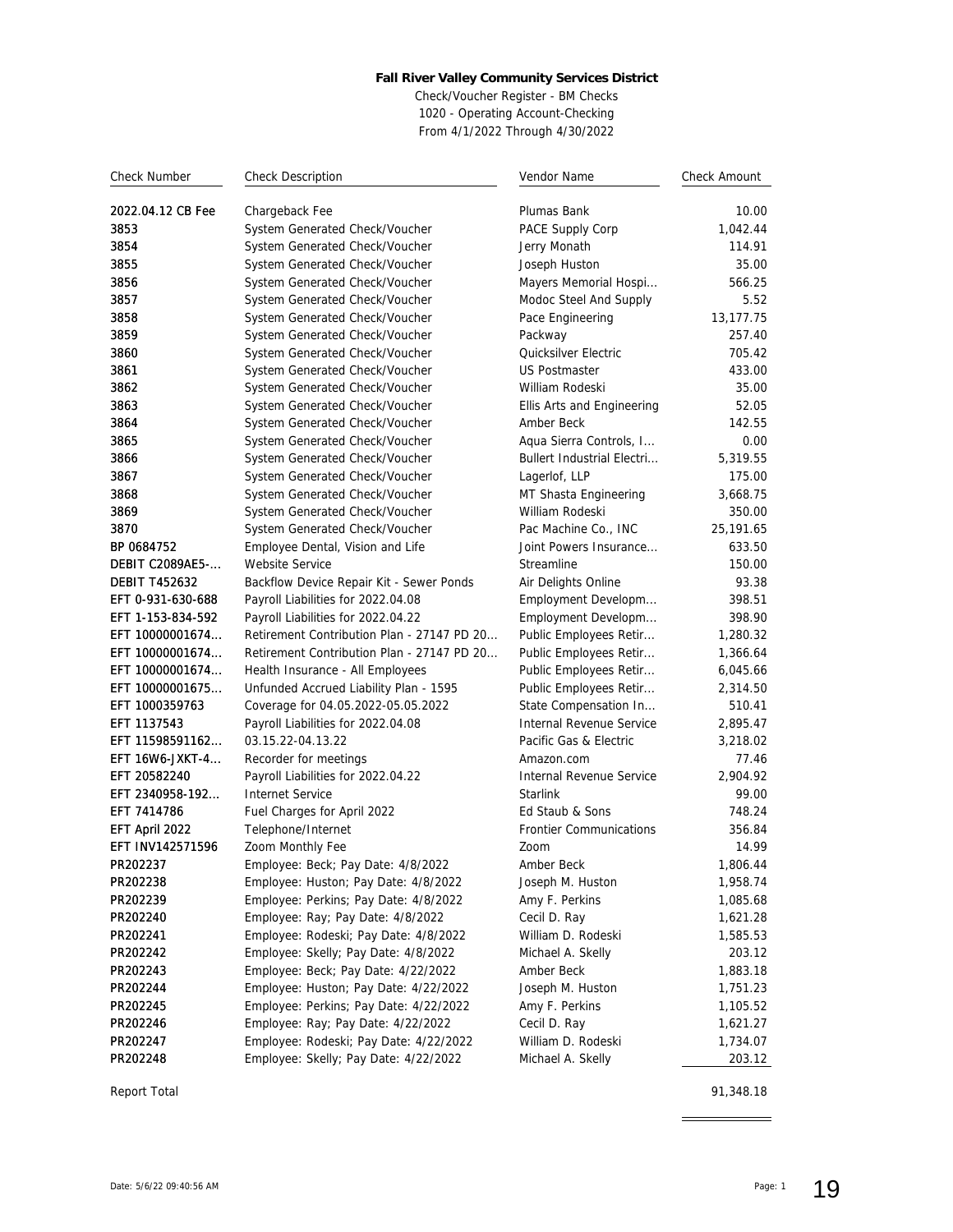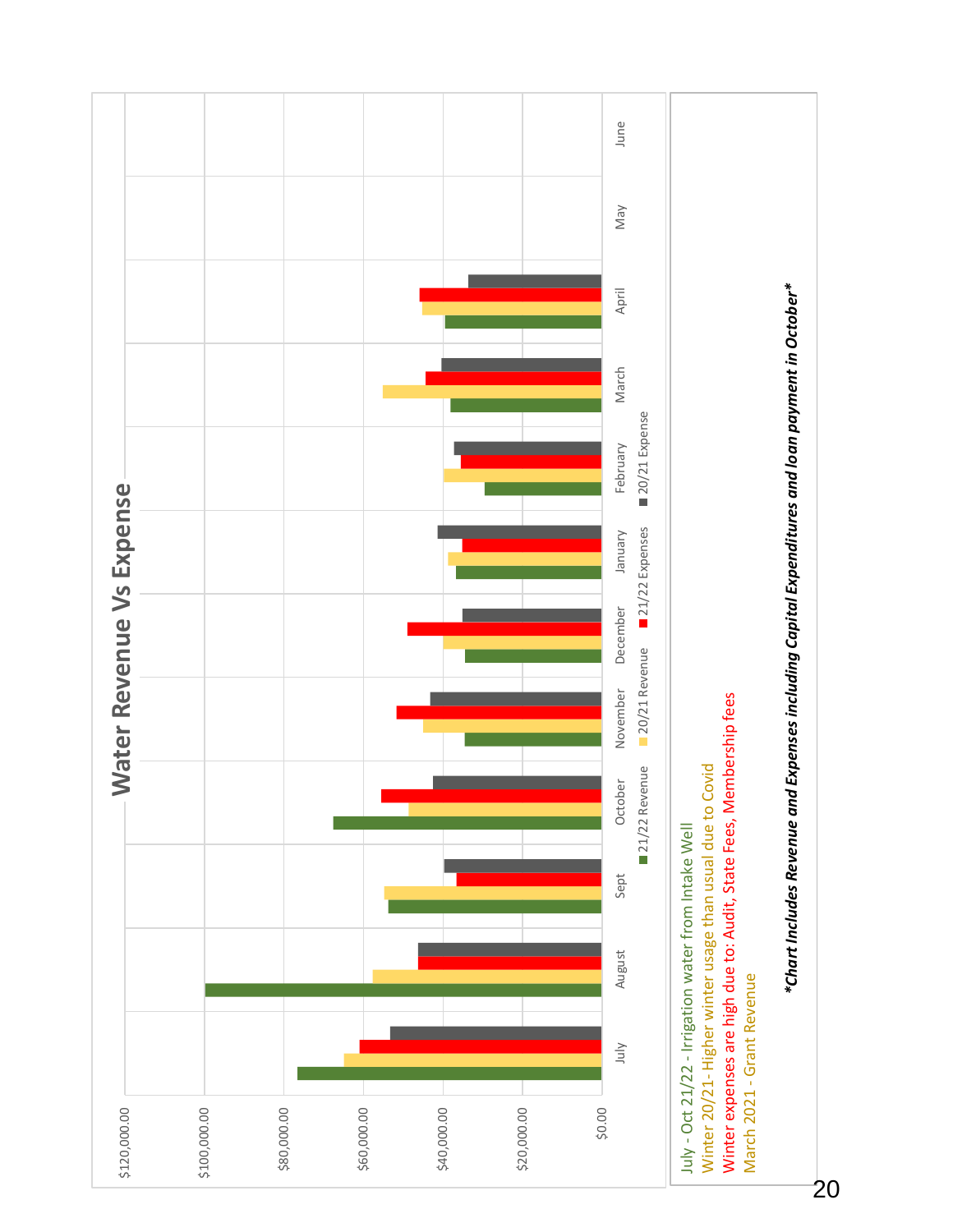